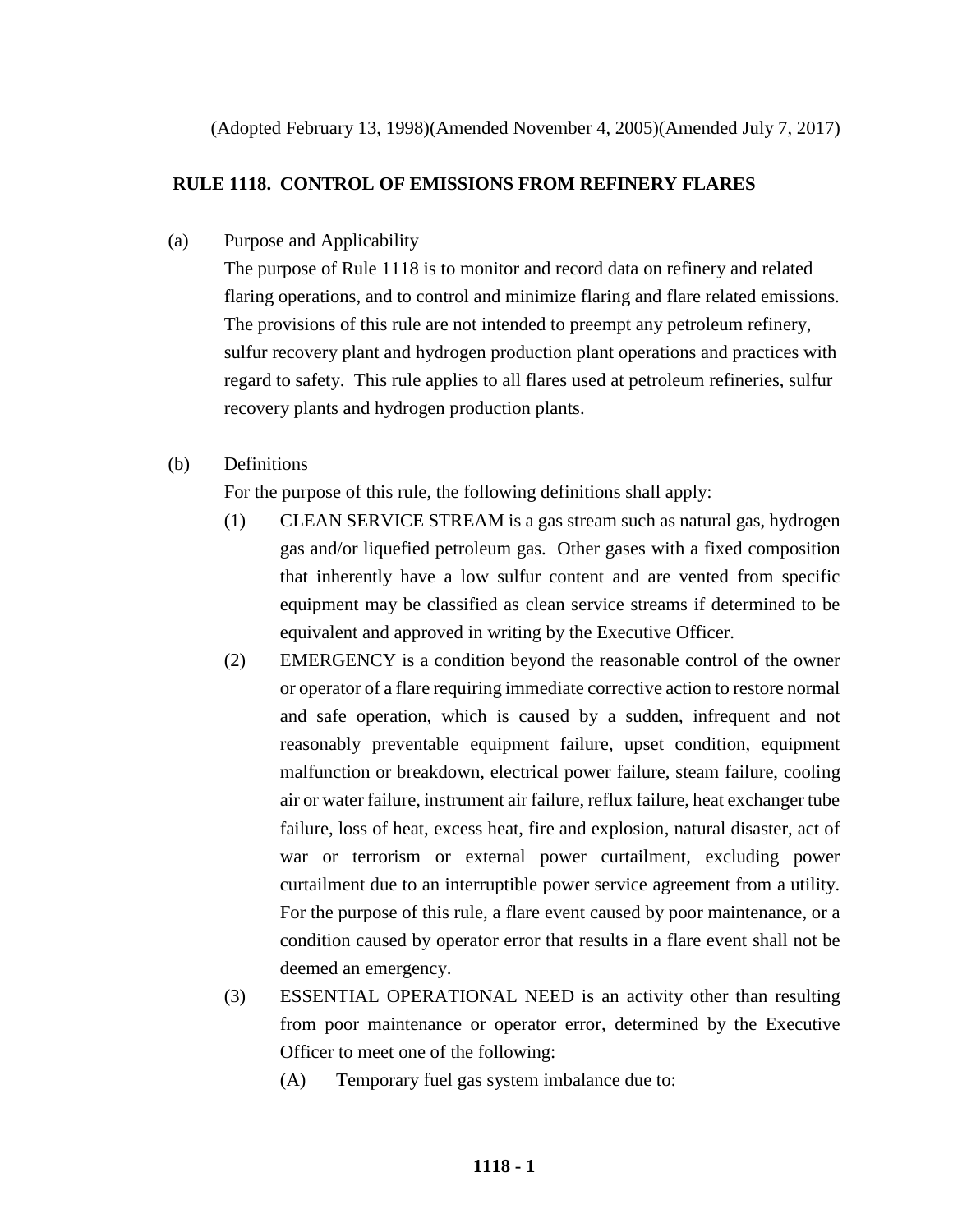- (i) Inability to accept gas compliant with Rule 431.1 by an electric generation unit at the facility that produces electricity to be used in a state grid system, or
- (ii) Inability to accept gas compliant with Rule 431.1 by a third party that has a contractual gas purchase agreement with the facility, or
- (iii) The sudden shutdown of a refinery fuel gas combustion device that is not due to an emergency or breakdown;
- (B) Venting of streams that cannot be recovered due to incompatibility with recovery system equipment or with refinery fuel gas systems, including supplemental natural gas or other gas compliant with Rule 431.1 that is used for the purpose of maintaining the higher heating value of the vent gas above 300 British Thermal Units per standard cubic foot. Such streams include inert gases, oxygen, gases with low or high molecular weights outside the design operating range of the recovery system equipment and gases with low or high higher heating values that could render refinery fuel gas systems and/or combustion devices unsafe;
- (C) Venting of clean service streams to a clean service flare or a general service flare.
- (4) FLARE is a combustion device that uses an open flame to burn combustible gases with combustion air provided by uncontrolled ambient air around the flame. When used as a verb means the combustion of vent gases in a flare device. Based on their use, flares are classified as:
	- (A) CLEAN SERVICE FLARE is a flare that is designed and configured by installation to combust only clean service streams.
	- (B) GENERAL SERVICE FLARE is a flare that is not a Clean Service Flare.
- (5) FLARE EVENT is any intentional or unintentional combustion of vent gas in a flare. The start is determined by the vent gas flow velocity exceeding 0.10 feet per second and the end is determined when the vent gas flow velocity drops below 0.12 feet per second, or when the owner or operator can demonstrate that no more vent gas was combusted based upon the monitoring records of the flare water seal level and/or other parameters as approved by the Executive Officer in the Flare Monitoring and Recording Plan as described in subdivision (f). For flare events that can be attributed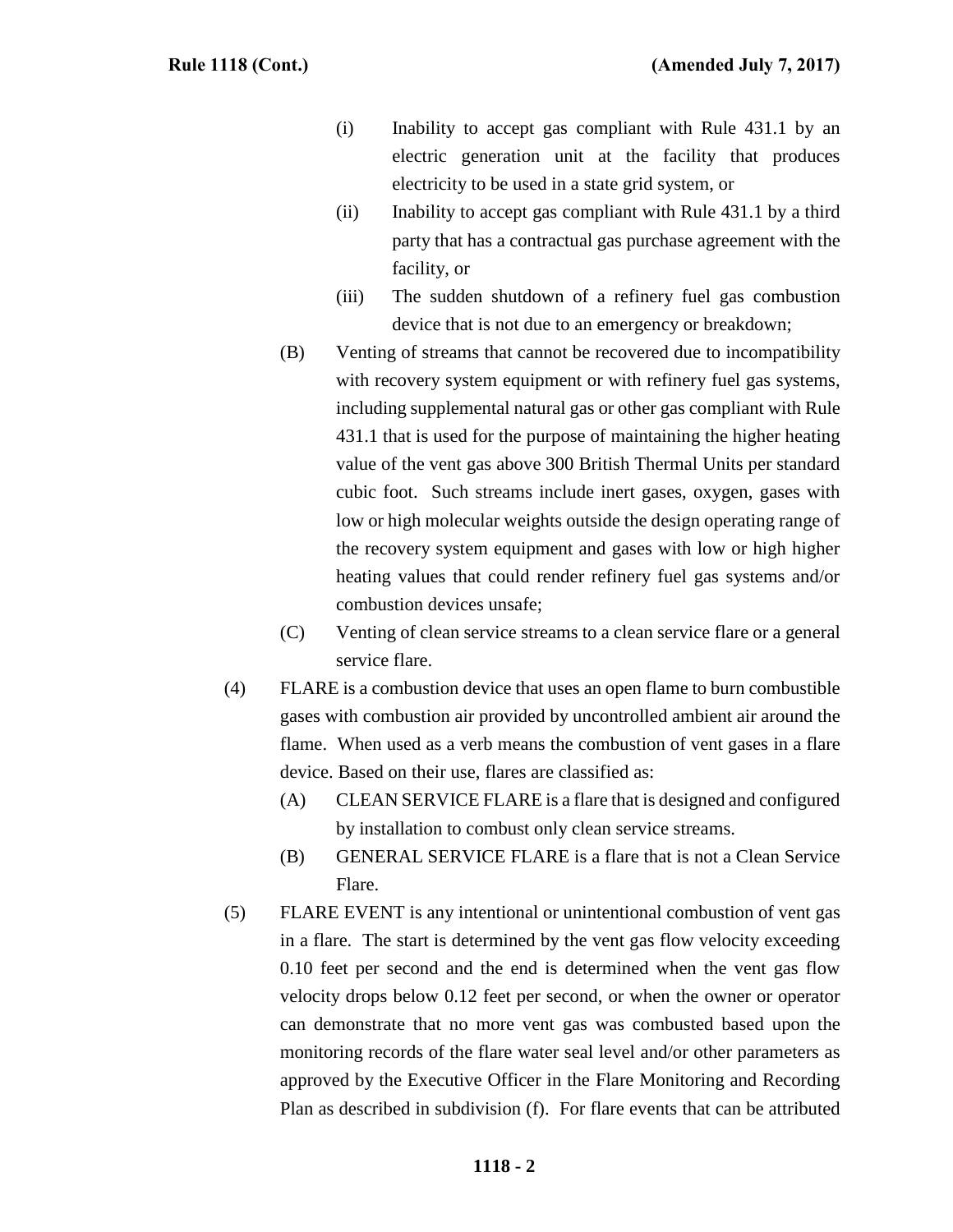to the same process unit(s) or equipment and has more than one start and end within a 24 hour period, it shall be considered a continuation of the same event, and not a separate or unique event. For a flare event that continues for more than 24 hours, each calendar day of venting of gases shall constitute a flare event.

- (6) FLARE GAS RECOVERY SYSTEM is a system comprised of compressors, pumps, heat exchangers, knock-out pots and water seals, installed to prevent or minimize the combustion of vent gas in a flare.
- (7) FLARE MINIMIZATION PLAN is a document intended to meet the requirements of subdivision (e).
- (8) FLARE MONITORING SYSTEM is the monitoring and recording equipment used for the determination of flare operating parameters, including higher heating value, total sulfur concentration, combustion efficiency, standard volumetric flow rate and/or on/off flow indication.
- (9) FLARE TIP VELOCITY is the velocity of flare gases exiting a flare tip averaged over 15 minute time periods, starting at 12 midnight to 12:15 am, 12:15 am to 12:30 am, and so on, concluding at 11:45 pm to midnight, and calculated as the volumetric flow divided by the area of the flare tip.
- (10) HYDROGEN PRODUCTION PLANT is a facility that produces hydrogen by steam hydrocarbon reforming, partial oxidation of hydrocarbons, or other processes, using refinery fuel gas, process gas or natural gas, and which supplies hydrogen for petroleum refinery operations.
- (11) NATURAL GAS is a mixture of gaseous hydrocarbons, with at least 80 percent methane (by volume), and of pipeline quality, such as the gas sold or distributed by any utility company regulated by the California Public Utilities Commission.
- (12) NOTICE OF SULFUR DIOXIDE EXCEEDANCE is a notice issued by the Executive Officer to the owner or operator when the petroleum refinery has exceeded a performance target of this rule.
- (13) PETROLEUM REFINERY is a facility that processes petroleum, as defined in the North American Industry Classification System (NAICS) as Industry No. 324110, Petroleum Refineries. For the purpose of this rule, all portions of the petroleum refining operation, including those at non-contiguous locations operating flares, shall be considered as one petroleum refinery.
- (14) PILOT is an auxiliary burner used to ignite the vent gas routed to a flare.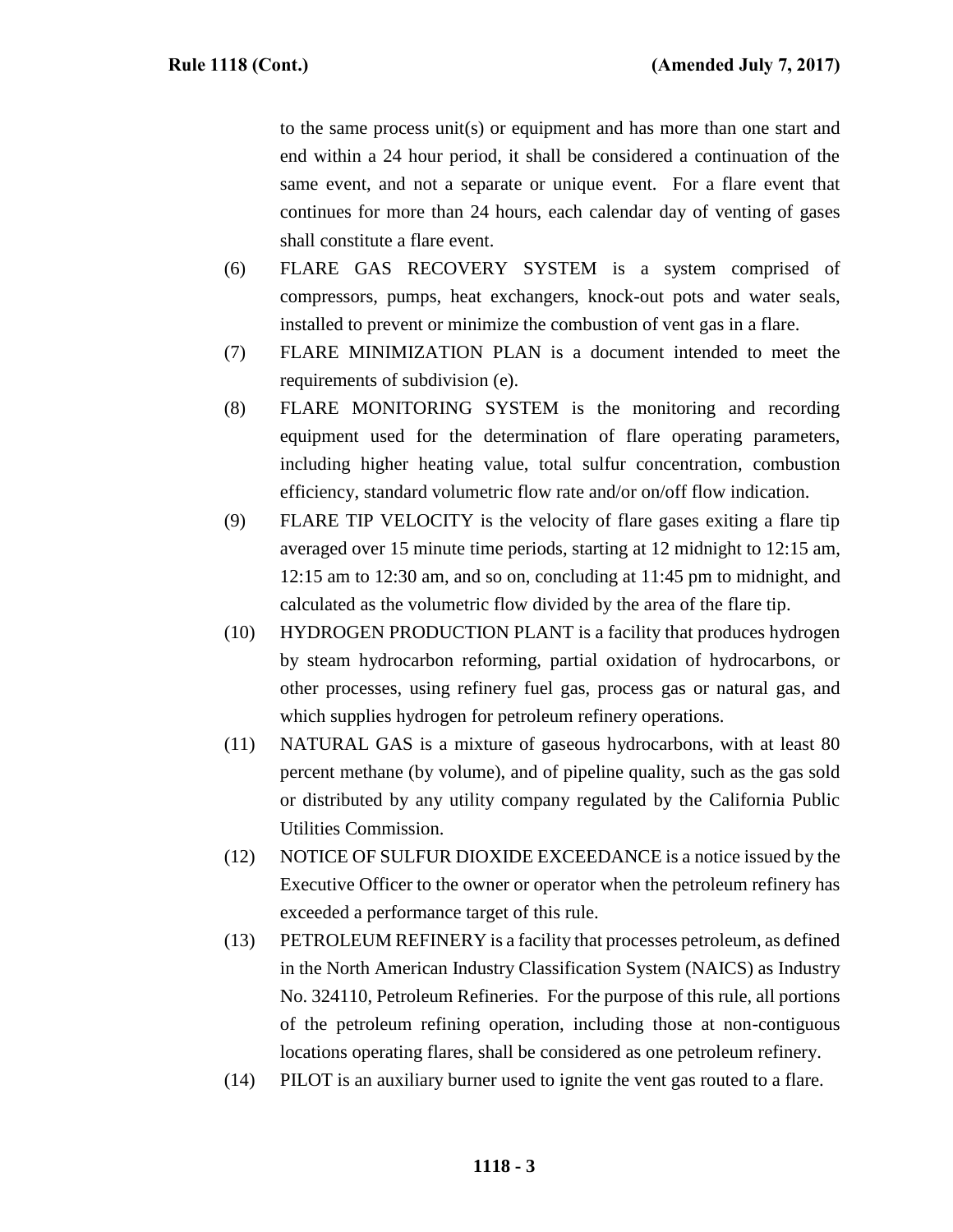- (15) PLANNED FLARE EVENT is any flaring as a result from process unit(s) or equipment startup, shutdown, turnaround, maintenance, clean-up, and non-emergency flaring. Flaring from the startup of a process unit or equipment that is more than 36 hours after the end of an unplanned flare event of that same process unit shall be considered a Planned Flare Event.
- (16) PURGE GAS is a continuous gas stream introduced into a flare header, flare stack and/or flare tip for the purpose of maintaining a positive flow that prevents the formation of an explosive mixture due to ambient air ingress.
- (17) REPRESENTATIVE SAMPLE is a sample of vent gas collected from the location as approved in the Flare Monitoring and Recording Plan and analyzed utilizing test methods specified in subdivision (j).
- (18) SHUTDOWN is the procedure by which the operation of a process unit or piece of equipment is stopped due to the end of a production run, or for the purpose of performing maintenance, repair and replacement of equipment. Stoppage caused by frequent breakdown due to poor maintenance or operator error shall not be deemed a shutdown.
- (19) SMOKELESS CAPACITY is the maximum vent gas volumetric flow rate or mass flow rate that a flare is designed to operate without visible emissions.
- (20) SPECIFIC CAUSE ANALYSIS is a process used by a facility subject to this rule to investigate the cause of a flare event, identify corrective measures and prevent recurrence of a similar event.
- (21) STARTUP is the procedure by which a process unit or piece of equipment achieves normal operational status, as indicated by such parameters as temperature, pressure, feed rate and product quality.
- (22) SULFUR RECOVERY PLANT is a facility that recovers elemental sulfur or sulfur compounds from sour gases and/or sour water generated by petroleum refineries.
- (23) TURNAROUND is a planned activity involving shutdown and startup of one or several process units for the purpose of performing periodic maintenance, repair and replacement of equipment or installation of new equipment.
- (24) VENT GAS is any gas generated at a facility subject to this rule that is routed to a flare, excluding assisting air or steam, which are injected in the flare combustion zone or flare stack via separate lines.
- (25) VOLATILE ORGANIC COMPOUNDS (VOC) is as defined in Rule 102.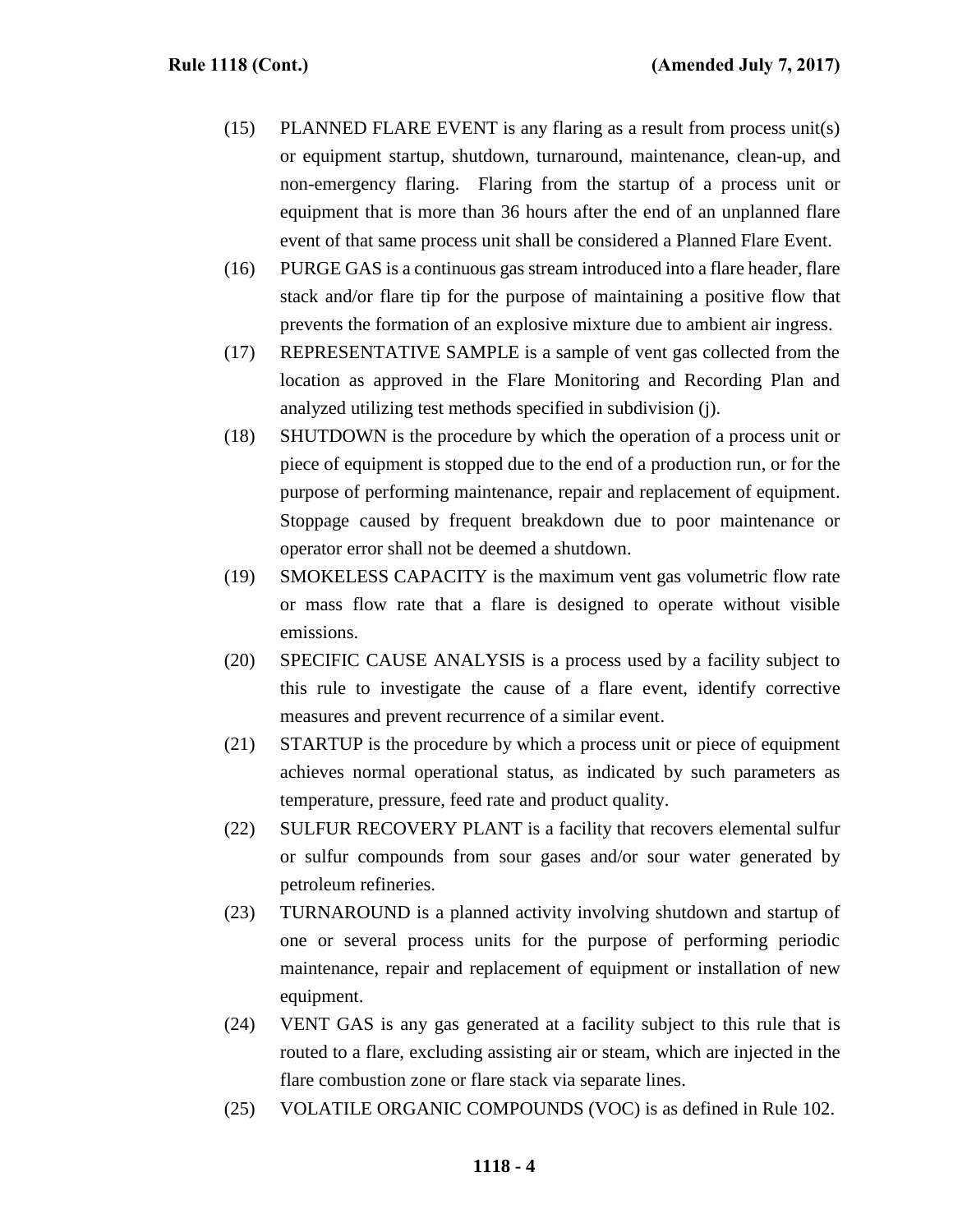- (26) WEB-BASED FLARE EVENT NOTIFICATION SYSTEM is a web page that allows facilities to notify the District about flaring events and to enter information such as the time that flaring begins and ends, vent gas flow rates, and emissions.
- (c) Requirements

The owner or operator of a petroleum refinery, sulfur recovery plant or hydrogen production plant subject to this rule shall:

- (1) Maintain a pilot flame present at all times a flare is operational.
- (2) Operate all flares in a smokeless manner with no visible emissions except for periods not to exceed a total of five minutes during two consecutive hours, as determined by the test method in paragraph  $(i)(2)$ .
- (3) Except as specified in (c)(10), operate all general service flares at petroleum refineries such that the flare tip velocity is less than:
	- (A) 60 feet per second, or the lesser of 400 feet per second and  $V_{\text{Max}}$ , where:

$$
Log_{10}(V_{Max}) = \frac{Net \, Heating \, Value_{Vent \, Gas} + 1,212}{850}
$$

and the Net Heating Value<sub>Vent Gas</sub> in British Thermal Units per standard cubic foot is determined pursuant to monitoring required in subdivision (g).

- (4) Effective January 30, 2019, general service flares at petroleum refineries shall maintain the net heating value of the flare combustion zone gas (NHVcz) at or above 270 British Thermal Units per standard cubic feet, averaged over a 15-minute period. The owner or operator shall calculate NHVcz as specified in Title 40 of the Code of Federal Regulations Part 63 Subpart CC – National Emission Standards for Hazardous Air Pollutants from Petroleum Refineries.
- (5) Conduct an annual acoustical or temperature leak survey of all pressure relief devices connected directly to a flare and repair leaking pressure relief devices no later than the next turnaround. The survey shall be conducted no earlier than 90 days prior to the scheduled process unit turnaround.
- (6) Conduct a Specific Cause Analysis for any flare event, excluding planned shutdown, planned startup and turnarounds, when any of the thresholds in  $(c)(6)(A)$  through  $(C)$  is exceeded. Flare events resulting from non-standard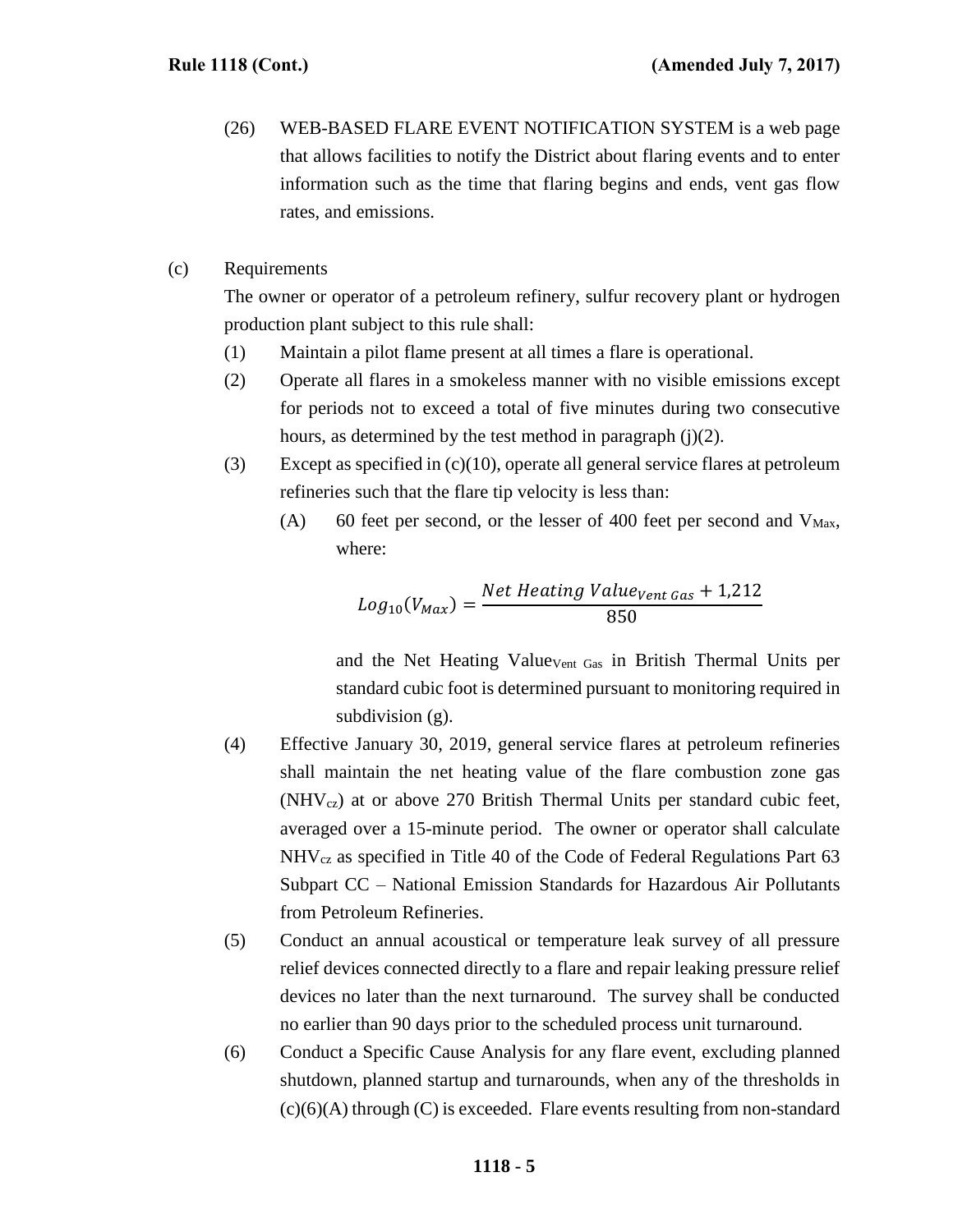operating procedure during a planned shutdown, planned startup or turnaround, must also conduct a Specific Cause Analysis when any of the thresholds in  $(c)(6)(A)$  through  $(C)$  is exceeded.

- (A) Emissions exceed 100 pounds of VOC; or
- (B) Emissions exceed 500 pounds of sulfur dioxide; or
- (C) More than 500,000 standard cubic feet of vent gas are combusted.
- (7) Effective January 30, 2019, conduct a Specific Cause Analysis for any flare event at a petroleum refinery when the smokeless capacity of the flare is exceeded and either:
	- (A) The visible emission limits in paragraph (c)(2) or Rule 401 are exceeded; or
	- (B) The flare tip velocity limits in subparagraph  $(c)(3)(A)$  is exceeded.
- (8) Submit all Specific Cause Analyses as required by paragraphs (c)(6) or (c)(7) to the Executive Officer within 30 days of the start of the flare event, identifying the cause and duration of the flare event, and any mitigation and corrective actions taken or to be taken to prevent recurrence of a similar event. The owner or operator may request that the Executive Officer grant an extension of up to 15 days to submit the Specific Cause Analysis.
- (9) All corrective actions identified in a Specific Cause Analysis required under paragraph  $(c)(6)$  or  $(c)(7)$  shall be implemented within 45 days of the flare event for which the Specific Cause Analysis was required. A corrective action identified in a Specific Cause Analysis may be implemented more than 45 days after the flare event if justified in a Specific Cause Analysis by showing the required elements in  $(c)(9)(A)$ :
	- (A) An implementation schedule to complete the corrective action as soon as practicable, an explanation of the reason(s) why more than 45 days is needed to complete the corrective action, and a demonstration that the implementation schedule is the soonest practicable.
	- (B) After reviewing the Specific Cause Analysis, the Executive Officer may request additional information justifying why the implementation schedule beyond 45 days is the soonest practical.
	- (C) Within 30 days of receipt of all information necessary to evaluate the Specific Cause Analysis, the Executive Officer may require a modification to the corrective action or schedule, including increments of progress, and shall notify the operator in writing with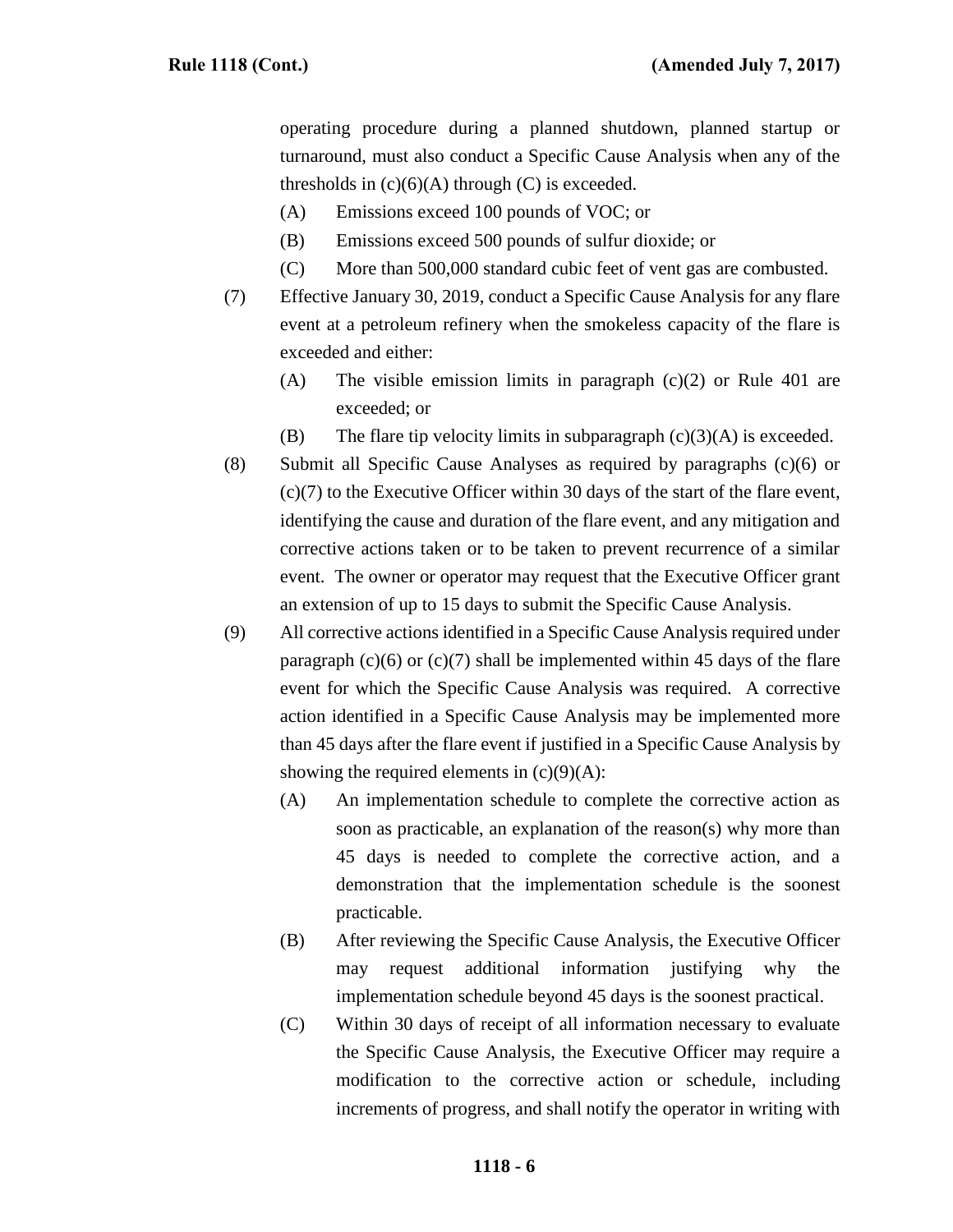an explanation describing why the corrective action is inadequate or the schedule can be shortened.

- (10) Effective January 30, 2019, no flare event at a petroleum refinery shall occur above the smokeless capacity of the flare under the following conditions:
	- (A) When the limits in clauses  $(c)(10)(D)(i)$  or (ii) are exceeded and the flare event is due to operator error or poor maintenance.
	- (B) Two times at a flare in any consecutive three year period, if the flare events exceed the limits in clauses  $(c)(10)(D)(i)$  or (ii) and a Specific Cause Analysis shows the same cause for both flare events from the same equipment.
	- (C) Three times at a flare in any consecutive three year period, if the flare events exceed the limits in clauses  $(c)(10)(D)(i)$  or (ii), and the flare events are due to any cause.
	- (D) Pursuant to subparagraphs  $(c)(10)(A)$  through  $(C)$ , flare events shall not exceed:
		- (i) The visibility limits in paragraph  $(c)(2)$  or Rule 401; or
		- (ii) The velocity limits in subparagraph  $(c)(3)(A)$ .
	- (E) If more than one flare exceeds the limits in  $(c)(10)(D)(i)$  or (ii) during a single event, and a Specific Cause Analysis demonstrates that the flaring events at these flares have the same root cause, then one flaring event at each flare shall be considered to have exceeded these limits.
	- (F) Notwithstanding the provisions in Rule 430 Breakdown Provisions and Rule 2004 - Requirements, the prohibitions listed in paragraph  $(c)(10)$  of this rule shall be applicable during all periods including breakdowns, with the exception of exemptions listed in subdivision (k).
- (11) Conduct an analysis and determine the relative cause of any other flare events where more than 5,000 standard cubic feet of vent gas are combusted. When it is not feasible to determine relative cause, state the reason why it was not feasible to make the determination.
- (12) Maintain the following information and submit to the Executive Officer upon request:
	- (A) Detailed process flow diagrams of all upstream equipment and process units venting to each flare and a complete description and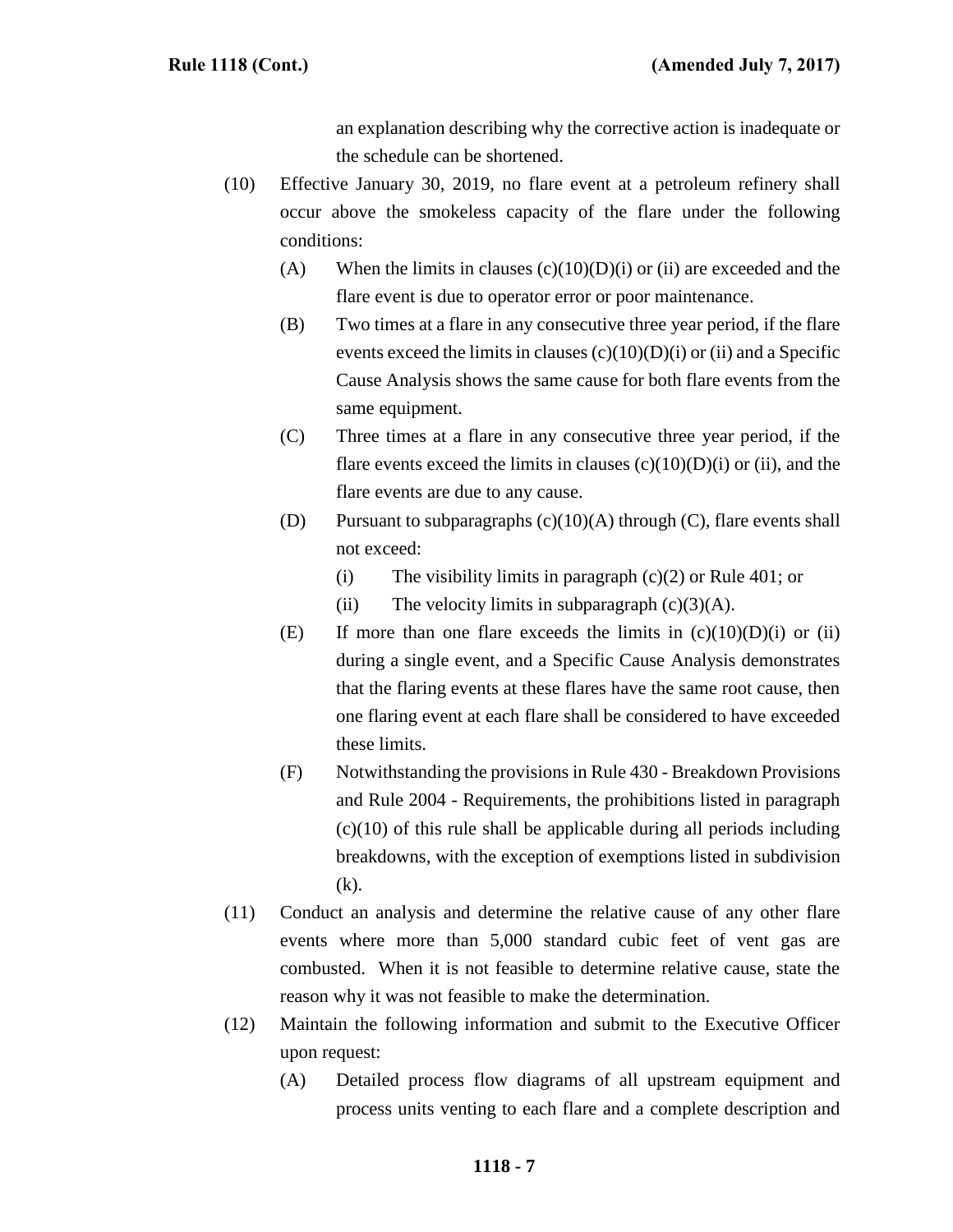technical specifications for each flare system components such as flares, associated knock-out pots, surge drums, water seals and flare gas recovery systems, and an audit of the vent gas recovery capacity of each flare system, the available storage for excess vent gases and the scrubbing capacity available for vent gases, including any limitations associated with scrubbing vent gases for use as a fuel; and

- (B) A description of the equipment, processes and procedures installed or implemented within the last five years to reduce flaring; and
- (C) A descriptions of any equipment, processes or procedures the owner or operator plans to install or implement to eliminate or reduce flaring. The description shall specify the scheduled year of installation or implementation.
- (13) Submit to the Executive Officer 12 months after July 7, 2017 a Scoping Document that evaluates the feasibility of minimizing flaring emissions that includes the following components:
	- (A) The Scoping Document shall describe how a facility operator or owner can reduce emissions from all planned flare events and essential operational needs flare events, to emission limits specified in subparagraph  $(c)(13)(B)$ . The Scoping Document shall describe two potential alternatives for each applicable level in  $(c)(13)(B)(i)$ through (iv), and shall include an analysis of the following:
		- (i) proposed physical controls and/or operating practices,
		- (ii) technical feasibility constraints,
		- (iii) approximate cost (initial capital and ongoing),
		- (iv) timing constraints.
	- (B) The Scoping Document shall analyze the feasibility of achieving each of the following annual emission levels for planned flare events and essential operational needs as soon as feasible:
		- (i) 0.10 tons of sulfur oxides per million barrels of a petroleum refinery's 2004 calendar year crude processing capacity,
		- (ii) 0.05 tons of sulfur oxides per million barrels of a petroleum refinery's 2004 calendar year crude processing capacity, and
		- (iii) 0.01 tons or lower of sulfur oxides per million barrels of a petroleum refinery's 2004 calendar year crude processing capacity, and

## **1118 - 8**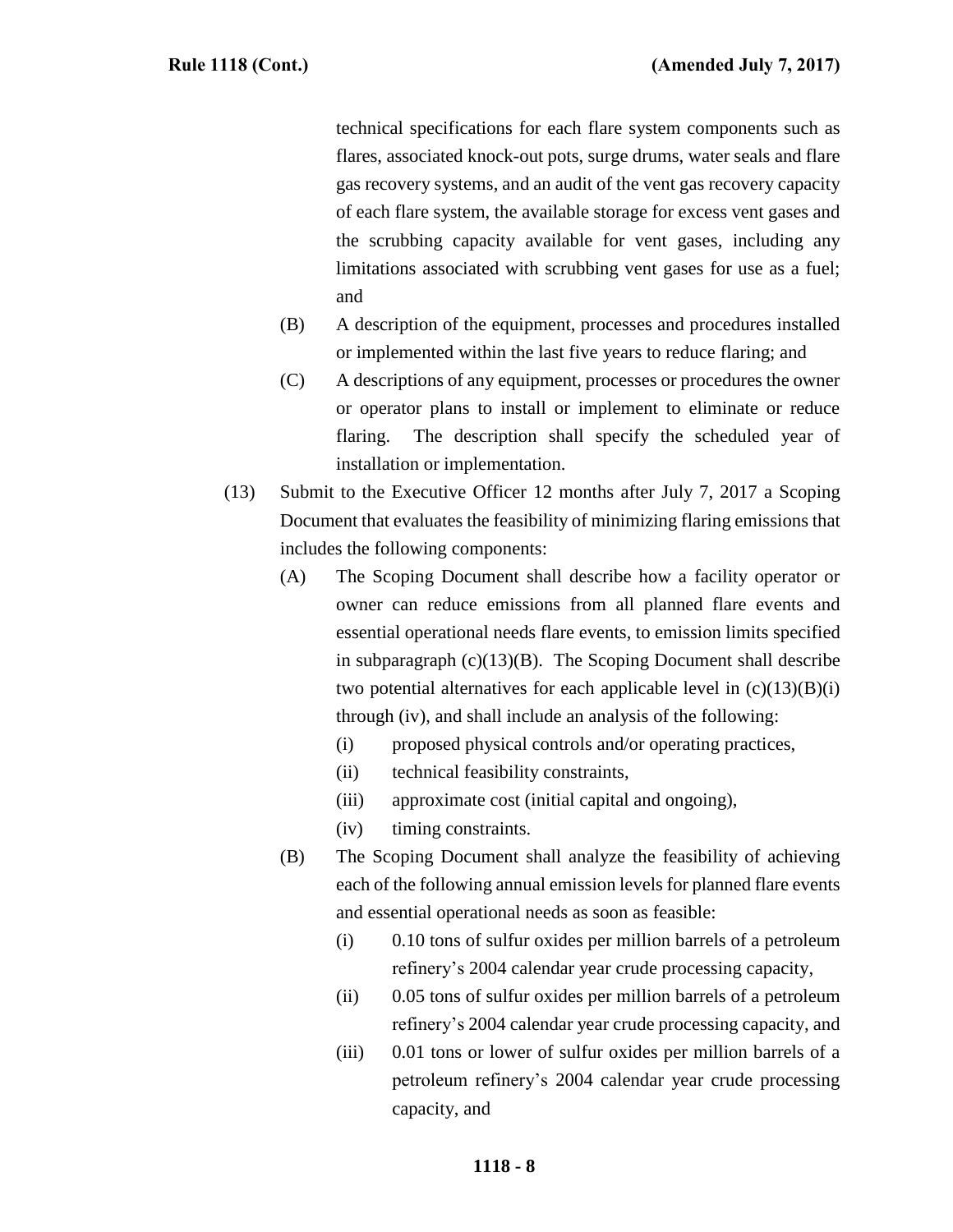- (iv) 0.1 tons per year of volatile organic compounds from flares that only vent clean service streams.
- (C) Using the criteria described in clauses  $(c)(13)(A)(i)$  through (iv), the Scoping Document shall analyze the feasibility of installing and maintaining at least three physical or automated process controls as soon as feasible that can be used together or separately to avoid or minimize emergency flare events described in  $(c)(13)(C)(i)$  through (iv).
	- (i) A sudden influx of vent gas into a flare gas header. The amount of vent gas is equivalent to the highest vent gas flow rate, averaged over a 15-minute period, vented to the flare gas header from all emergency flare events at that flare since January 1, 2012.
	- (ii) A sudden loss of the process unit with the highest fuel gas consumption rate of recovered flare gas at that facility, averaged over a 15-minute period, since January 1, 2012.
	- (iii) A sudden loss of all external electrical power to the facility.
	- (iv) A sudden loss of all electrical power from any non-backup electrical generation unit that is currently operating at a facility.
- (D) For each flare operated at the facility, the Scoping Document shall contain a description of:
	- (i) The smokeless capacity, and documentation for how the smokeless capacity was determined;
	- (ii) The maximum vent gas flow rate;
	- (iii) The maximum supplemental gas flow rate;
	- (iv) Process flow diagram which shows all gas lines that are associated with the flare (e.g., waste, purge, supplemental gases, assist steam);
	- (v) Detailed process flow diagrams of all associated upstream equipment and process units venting to each flare, with a general description of components, identifying the type and location of each flare and all associated control equipment including but not limited to knockout drums, flare headers, assist, and ignition systems.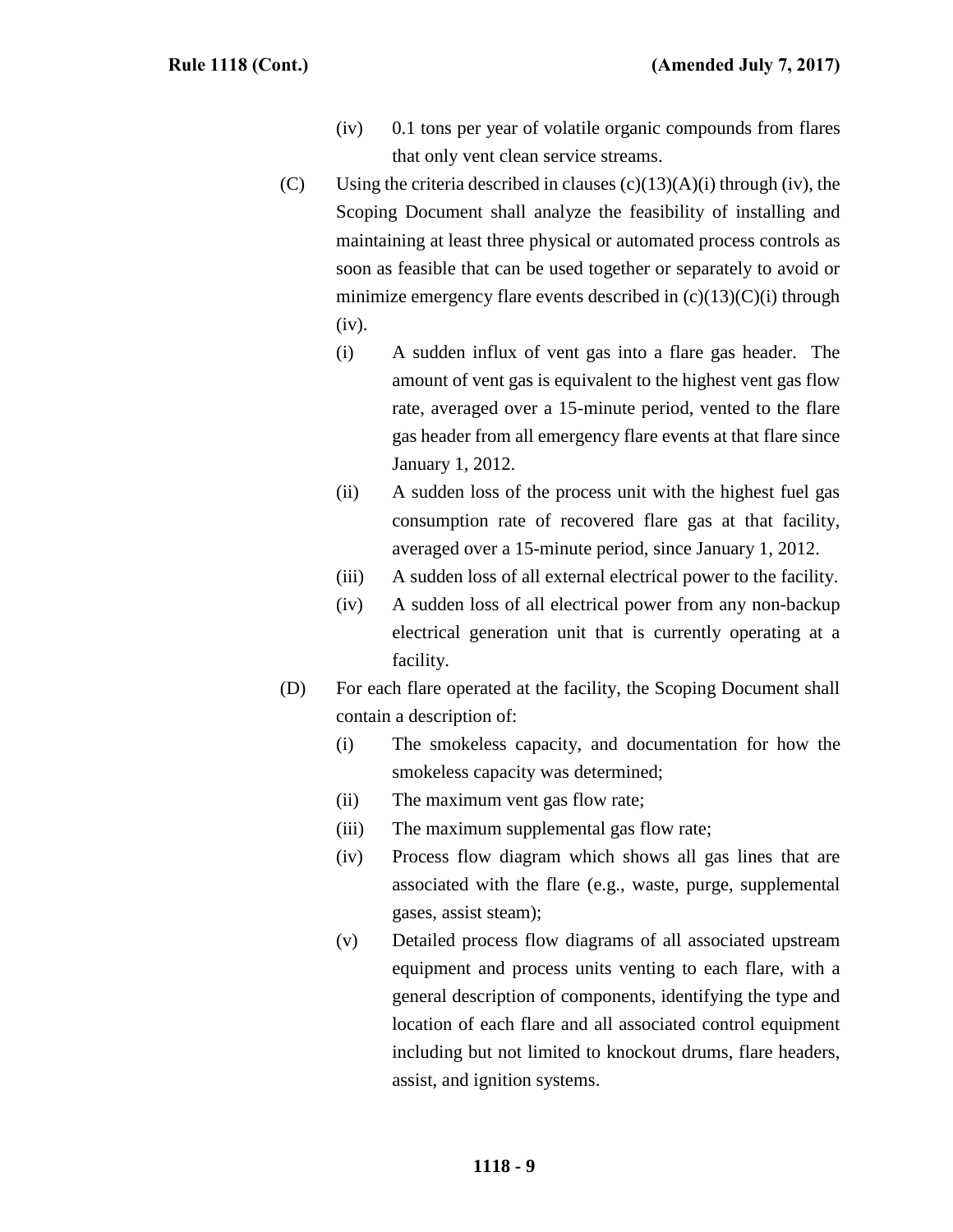- (14) Operate all flares in such a manner that minimizes all flaring and that no vent gas is combusted except during emergencies, shutdowns, startups, turnarounds or essential operational needs.
- (15) Prevent the combustion in any flare of vent gas with a hydrogen sulfide concentration in excess of 160 ppm, averaged over three hours, excluding any vent gas resulting from an emergency, shutdown, startup, or process upset.

## (d) Performance Targets

The owner or operator of a petroleum refinery subject to this rule shall minimize flare emissions and meet a performance target for sulfur dioxide emissions from flares of less than 0.5 tons per million barrels of crude processing capacity, calculated as an average over one calendar year.

- (1) Compliance with this performance target shall be determined at the end of each calendar year based on the facility's annual flare sulfur dioxide emissions normalized over the crude oil processing capacity in calendar year 2004.
- (2) In the event the petroleum refinery specific performance target of subdivision (d) is exceeded for any calendar year, the Executive Officer may issue a Notice of Sulfur Dioxide Exceedance that shall become a part of the refinery compliance record.
- (3) In the event the petroleum refinery specific performance target of subdivision (d) is exceeded for any calendar year, the owner or operator of the petroleum refinery shall:
	- (A) Submit a Flare Minimization Plan pursuant to subdivision (e), and
	- (B) Pay the District mitigation fees, within 90 days following the end of a calendar year for which the performance target was exceeded, according to the following schedule:
		- (i) If excess emissions are no more than ten percent of the petroleum refinery specific performance target, \$25,000 per ton for all sulfur dioxide emission(s) in excess of the applicable performance target, or
		- (ii) If excess emissions are greater than ten percent but no more than twenty percent of the petroleum refinery specific performance target, \$50,000 per ton of all sulfur dioxide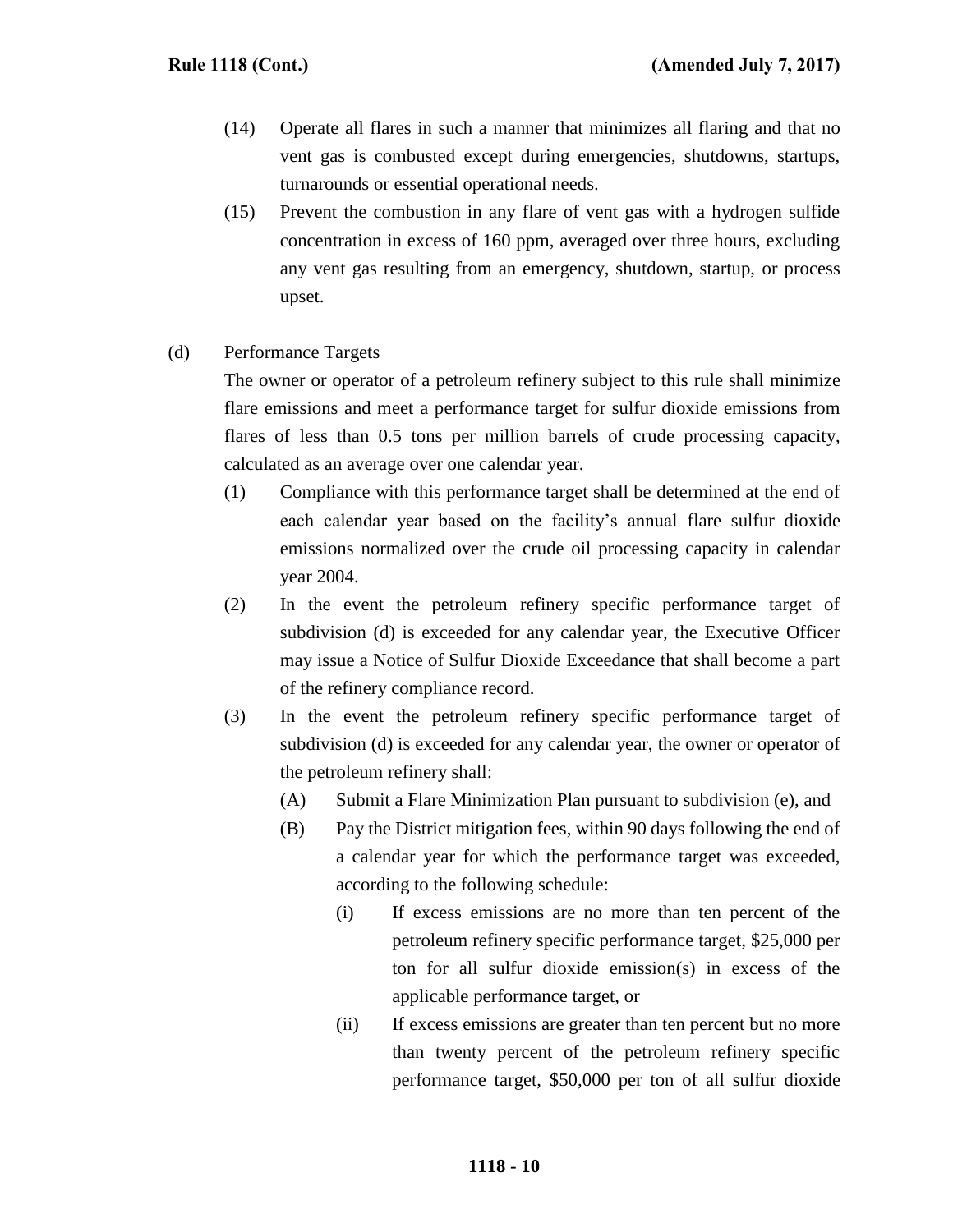emission(s) in excess of the applicable performance target, or

- (iii) If excess emissions are greater than twenty percent of the petroleum refinery specific performance target, \$100,000 per ton of all sulfur dioxide emission(s) in excess of the applicable performance target.
- (e) Flare Minimization Plan
	- (1) The owner or operator of a petroleum refinery exceeding the performance target in subdivision (d) shall submit, no later than 90 days after the end of a calendar year with emissions exceeding the annual performance target, a complete Flare Minimization Plan for approval by the Executive Officer. This plan shall constitute a plan pursuant to Rule 221 and fees shall be assessed pursuant to Rule 306. The plan application shall list all actions to be taken by the petroleum refinery to meet the performance target in subdivision (d), and shall include the following information:
		- (A) A complete description and technical specifications for each flare and associated knock-out pots, surge drums, water seals and flare gas recovery systems;
		- (B) Refinery policies and procedures to be implemented and any equipment improvements to minimize flaring and flare emissions and comply with the performance target of subdivision (d) for:
			- (i) Planned turnarounds and other scheduled maintenance, based on an evaluation of these activities during the previous five years;
			- (ii) Essential operational needs and the technical reason for which the vent gas cannot be prevented from being flared during each specific situation, based on supporting documentation on flare gas recovery systems, excess gas storage and gas treating capacity available for each flare; and
			- (iii) Emergencies, including procedures that will be used to prevent recurring equipment breakdowns and process upsets, based on an evaluation of the adequacy of maintenance schedules for equipment, process and control instrumentation.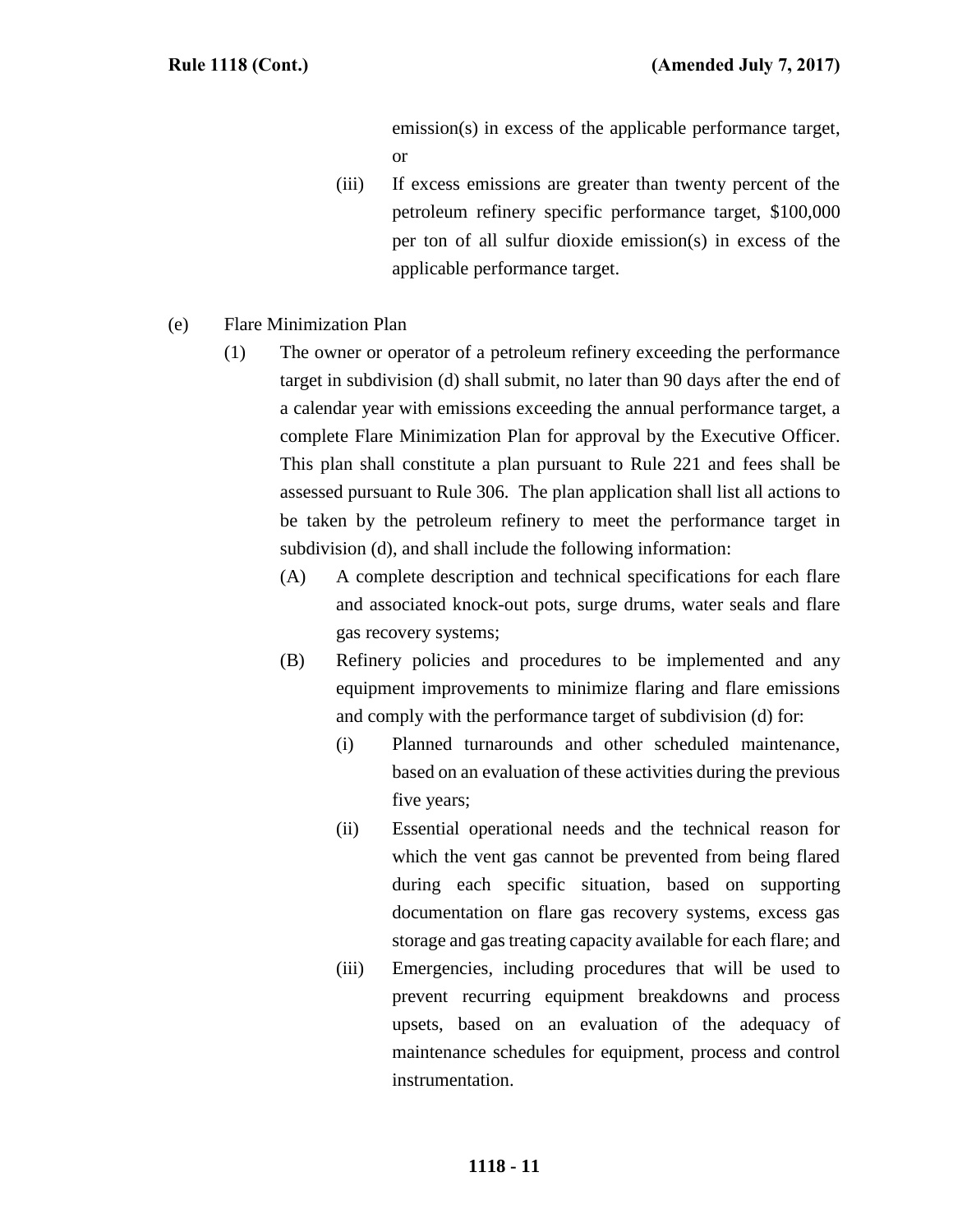- (C) Any flare gas recovery equipment and treatment system(s) to be installed to comply with the performance targets of subdivision (d).
- (2) The Executive Officer will make the Flare Minimization Plans available for public review for a period of 60 days and respond to comments received prior to plan approval. The Executive Officer will approve a plan upon determining that it meets the requirements of subdivision (e), or notify the owner or operator in writing that the plan is deficient and specify the required corrective action. If the owner or operator fails to submit an amendment within 45 days to correct the deficiency, the Executive Officer will deny the Flare Minimization Plan. The facility shall be deemed in violation of this rule upon the Executive Officer's denial of the Flare Minimization Plan.
- (3) The owner or operator of a petroleum refinery having an existing approved Flare Minimization Plan shall, no later than 90 days after the end of a calendar year, submit for the approval of the Executive Officer a revised Flare Minimization Plan, subject to the provisions of paragraphs (e)(1) and (e)(2), in the event the annual performance target for that calendar year is exceeded.
- (4) The owner and operator of a petroleum refinery shall comply with all provisions of an approved Flare Minimization Plan. Violation of any of the terms of the plan is a violation of this rule.

## (f) Flare Monitoring and Recording Plan Requirements

- (1) The owner or operator of an existing petroleum refinery, sulfur recovery plant or hydrogen production plant, upon modification or replacement of any monitoring equipment included in an approved Flare Monitoring and Recording Plan shall submit a revised Flare Monitoring and Recording Plan, complete with an application and appropriate fees, for each facility to the Executive Officer for approval. This plan shall constitute a plan pursuant to Rule 221 and fees shall be assessed pursuant to Rule 306. Each Flare Monitoring and Recording Plan shall contain the information described in paragraph (f)(4) of this rule.
- (2) The owner or operator of an existing petroleum refinery, sulfur recovery plant or hydrogen production plant shall:
	- (A) Comply with the most current Flare Monitoring and Recording Plan approved by the Executive Officer. The current plan shall remain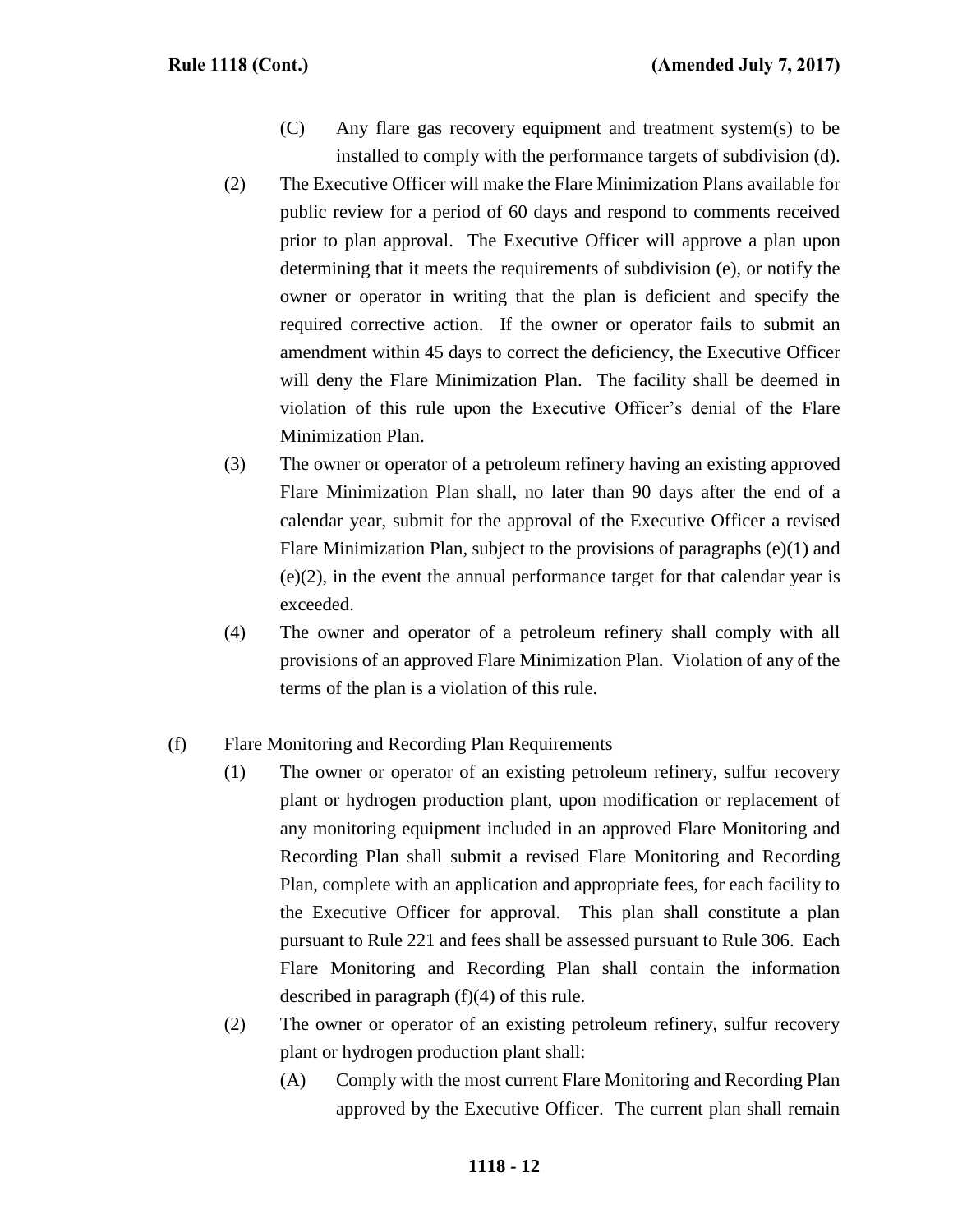in effect until any revised Flare Monitoring and Recording Plan, submitted pursuant to paragraph  $(f)(1)$  is approved by the Executive Officer.

- (B) The owner or operator of a petroleum refinery, sulfur plant or hydrogen plant shall comply with all provisions of an approved Flare Monitoring and Recording Plan. Violation of any of the terms of the plan is a violation of this rule.
- (3) The owner or operator of a new or an existing non-operating petroleum refinery, sulfur recovery plant or hydrogen production plant starting or restarting operations that were not shut down from a turnaround or other shut-down as part of normal operations on or after July 7, 2017 shall:
	- (A) Provide the Executive Officer a written notice of the date of start-up no later than seven (7) days prior to starting or commencing operations.
	- (B) No later than 180 days prior to the initial startup or resumption of operations, submit a complete application and appropriate fees for a Flare Monitoring and Recording Plan to the Executive Officer for approval. This plan shall constitute a plan pursuant to Rule 221 and fees shall be assessed pursuant to Rule 306. Each Flare Monitoring and Recording Plan shall contain the information described in paragraph  $(f)(4)$  of this rule.
- (4) Each Flare Monitoring and Recording Plan shall include, at a minimum, the following:
	- (A) A facility plot plan showing the location of each flare in relation to the general plant layout.
	- (B) Type of flare service, as defined in paragraph (b)(4), and information regarding design capacity, operation and maintenance for each flare.
	- (C) The following information regarding pilot and purge gas for each flare:
		- (i) Type(s) of gas used;
		- (ii) Actual set operating flow rate in standard cubic feet per minute;
		- (iii) Maximum total sulfur concentration expected for each type of gas used; and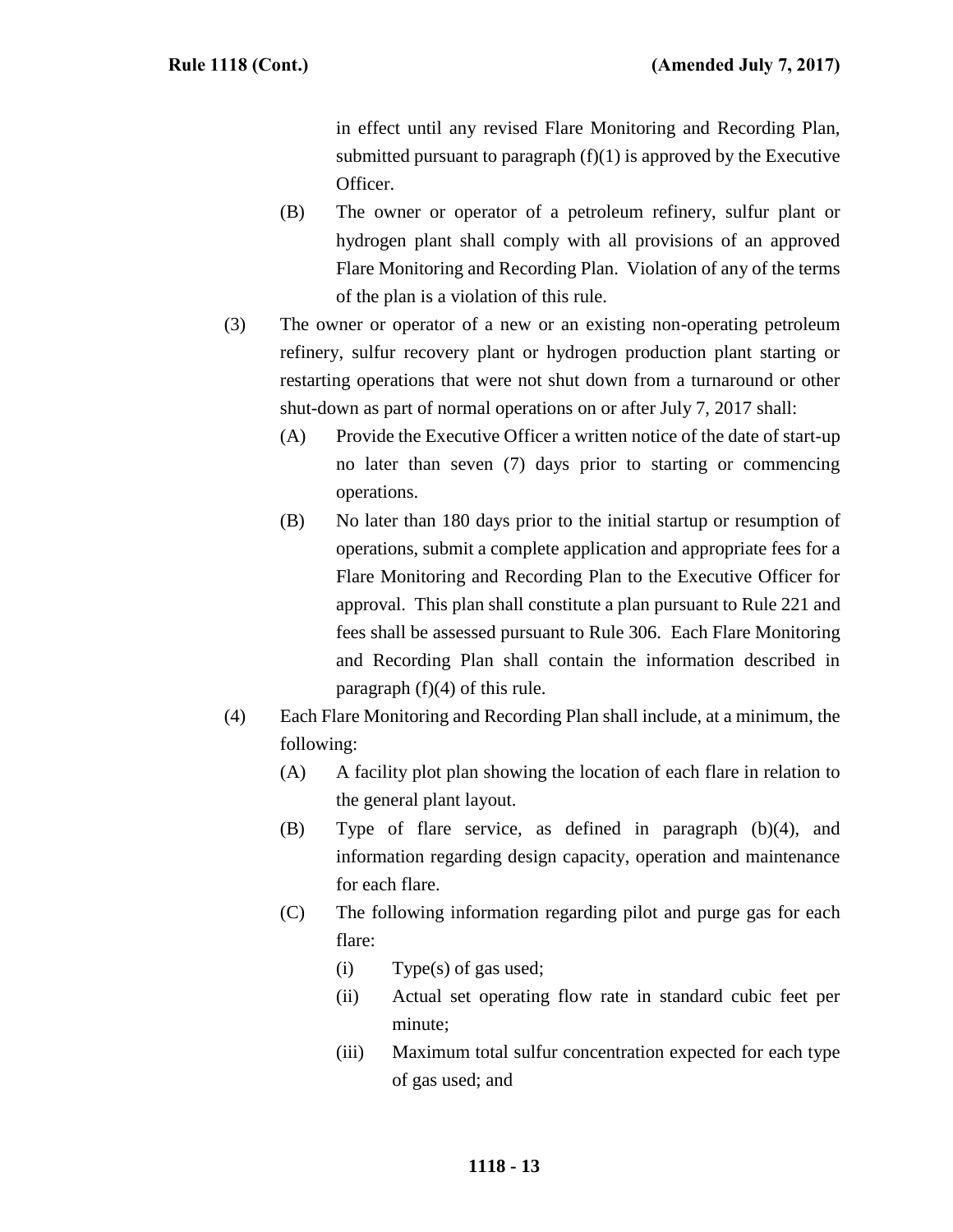- (iv) Average higher (gross) heating value expected for each type of gas used.
- (D) Drawing(s), preferably to scale with dimensions, and an as-built process flow diagram of the flare(s) identifying major components, such as flare header, flare stack, flare tip(s) or burner(s), any bypass line, purge gas system, pilot gas system, ignition system, assist system, water seal, knockout drum and molecular seal.
- (E) Detailed process flow diagrams identifying the type and location of each flare and all associated control equipment including but not limited to knockout drums, flare headers, assist, and ignition systems, and a representative flow diagram showing the interconnections of the flare system(s) with vapor recovery system(s), process units and other equipment as applicable.
- (F) A complete description of the assist system process control, flame detection system and pilot ignition system.
- (G) A complete description of the gas flaring process for an integrated gas flaring system which describes the method of operation of the flares (e.g. sequential, etc.).
- (H) A complete description of the flare gas recovery system and vapor recovery system(s) which have interconnection to a flare, such as compressor description(s), design capacities of each compressor and the vapor recovery system, and the method currently used to determine and record the amount of vapors recovered.
- (I) Drawing(s) with dimensions, preferably to scale, showing the following information for proposed vent gas:
	- (i) Sampling locations; and
	- (ii) Flow meter device(s), on/off flow indicators, higher heating value analyzer, and total sulfur analyzer locations and the method used to determine the location.
- (J) A detailed description of manufacturer's specifications, including but not limited to, make, model, type, range, precision, accuracy, calibration, maintenance, a quality assurance procedure and any other specifications and information referenced in Attachment A for all existing and proposed flow metering devices, on/off flow indicating devices, higher heating value and total sulfur analyzers for vent gas.

#### **1118 - 14**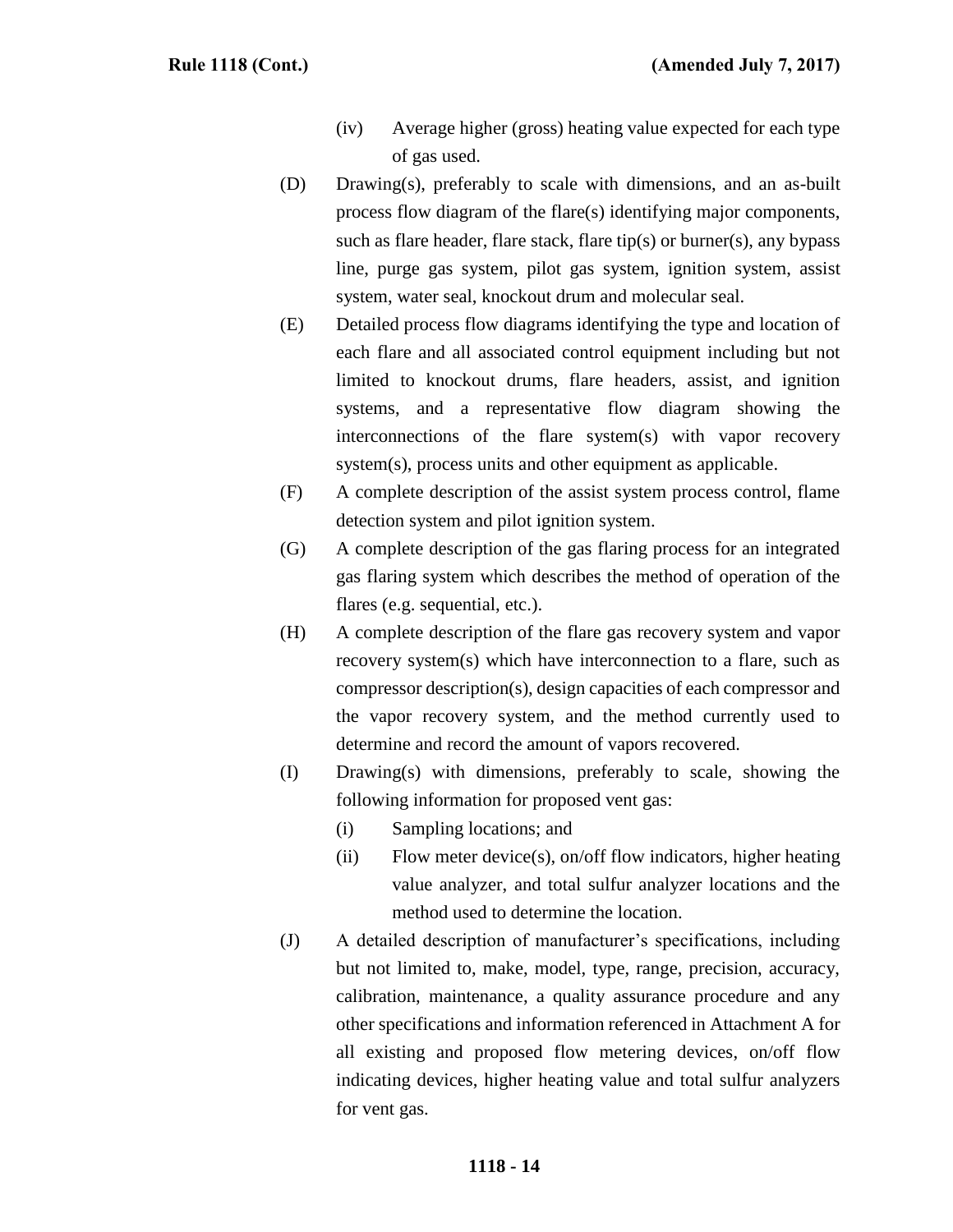- (K) A complete description and the data used to determine and to set the actuating and de-actuating and the method to be used for verification of each setting for each on/off flow indicator.
- (L) A complete description of proposed analytical and sampling methods or estimation methods, if applicable, for determining higher (gross) heating value and total sulfur concentration of the flare vent gas.
- (M) A complete description of the proposed data recording, collection, management, and any other specifications and information referenced in Attachment A for each flare monitoring system.
- (N) A complete description of proposed method to determine, monitor and record total volume, higher heating value, and total sulfur concentration of gases vented to a flare for each flare event pursuant to the requirements of this rule.
- (O) For new or existing non-operating petroleum refinery, sulfur recovery plant or hydrogen production plant starting or restarting operations, other than from standard turnarounds or process unit shut-downs, on or after July 7, 2017, a schedule for the installation and operation of each flare monitoring system.
- (P) A complete description of any proposed alternative criteria to determine a sampling flare event for each specific flare, if any, and detailed information used for the basis of establishing such criteria.

# (g) Operation, Monitoring and Recording Requirements The owner or operator of a flare subject to this rule shall comply with the following:

- (1) On or before six (6) months after approval of the Flare Monitoring and Recording Plan or Revised Flare Monitoring and Recording Plan, start monitoring and recording in accordance with subdivision (g) and the provisions in the approved Flare Monitoring and Recording Plan or Revised Flare Monitoring and Recording Plan.
- (2) Notwithstanding the provisions in Rule 430 Breakdown Provisions and Rule 2004 - Requirements, the Operation Monitoring and Recording Requirements of this rule shall be applicable during all periods including breakdowns except as specified in paragraph  $(g)(5)(A)$ .
- (3) Perform monitoring and recording of the operating parameters, as applicable, according to the monitoring and recording requirements and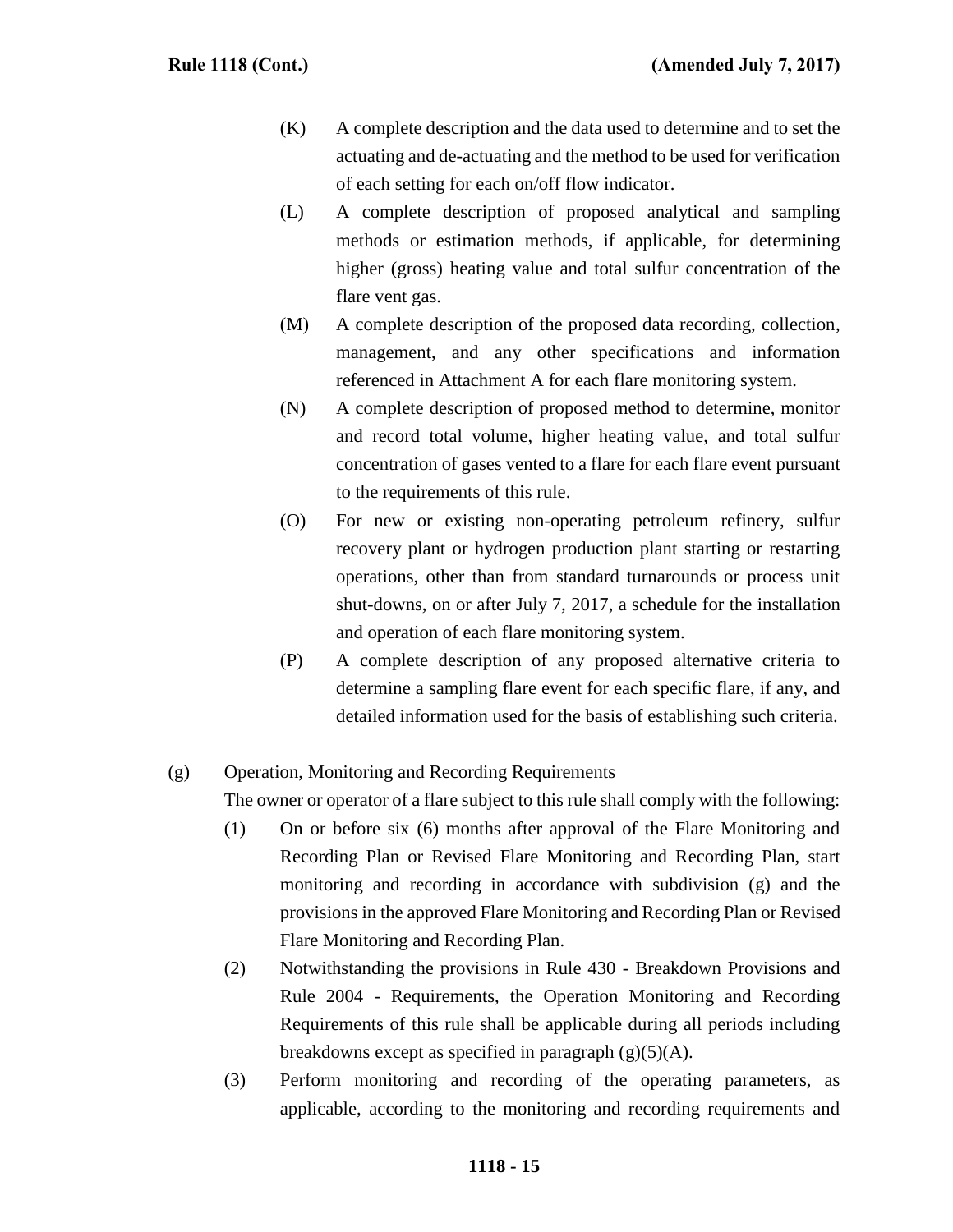frequency shown in Table 1 (including footnotes) below, except as specified in paragraph  $(g)(4)$  and  $(g)(5)$ .

| `ABL) |  |
|-------|--|
|-------|--|

| <b>TYPE OF</b>                                    | <b>OPERATING</b>                                  | <b>MONITORING</b>                                                                                                                                  |
|---------------------------------------------------|---------------------------------------------------|----------------------------------------------------------------------------------------------------------------------------------------------------|
| <b>FLARE</b>                                      | <b>PARAMETER</b>                                  | <b>AND RECORDING</b>                                                                                                                               |
|                                                   | Gas $Flow1$                                       | Recorded <sup>2</sup><br>and<br>Measured<br>Continuously with Flow Meter(s)                                                                        |
| Clean Service                                     | Gas Higher Heating<br>Value $3$                   | and/or $On/Off$ Flow Indicator(s)<br>Calculated<br>Continuously<br><b>or</b><br>Measured and Recorded with a<br>Higher Heating Value Analyzer      |
|                                                   | <b>Total Sulfur</b><br>Concentration <sup>4</sup> | Calculated or Semi-Continuously<br>Measured and Recorded with a Total<br><b>Sulfur Analyzer</b>                                                    |
|                                                   | Gas $Flow1$                                       | Recorded <sup>2</sup><br>Measured<br>and<br>Continuously with Flow Meter(s)<br>with<br>without<br>on/off<br>flow<br><sub>or</sub><br>indication(s) |
| <b>General Service</b>                            | <b>Gas Higher Heating</b><br>Value $3$            | Continuously<br>Measured<br>and<br>Recorded with a Higher Heating<br>Value Analyzer                                                                |
| <b>Total Sulfur</b><br>Concentration <sup>4</sup> |                                                   | Semi-Continuously Measured and<br>Recorded<br>with<br>Total<br>Sulfur<br>a<br>Analyzer                                                             |

1. Standard Cubic Feet per Minute.

2. All flow meters, flow indicators and recorders shall meet or exceed the minimum specifications in Attachment A.

- 3. Higher (Gross) Heating Value in British Thermal Units per Standard Cubic Foot.
- 4. Total Sulfur as  $SO<sub>2</sub>$ , ppmv.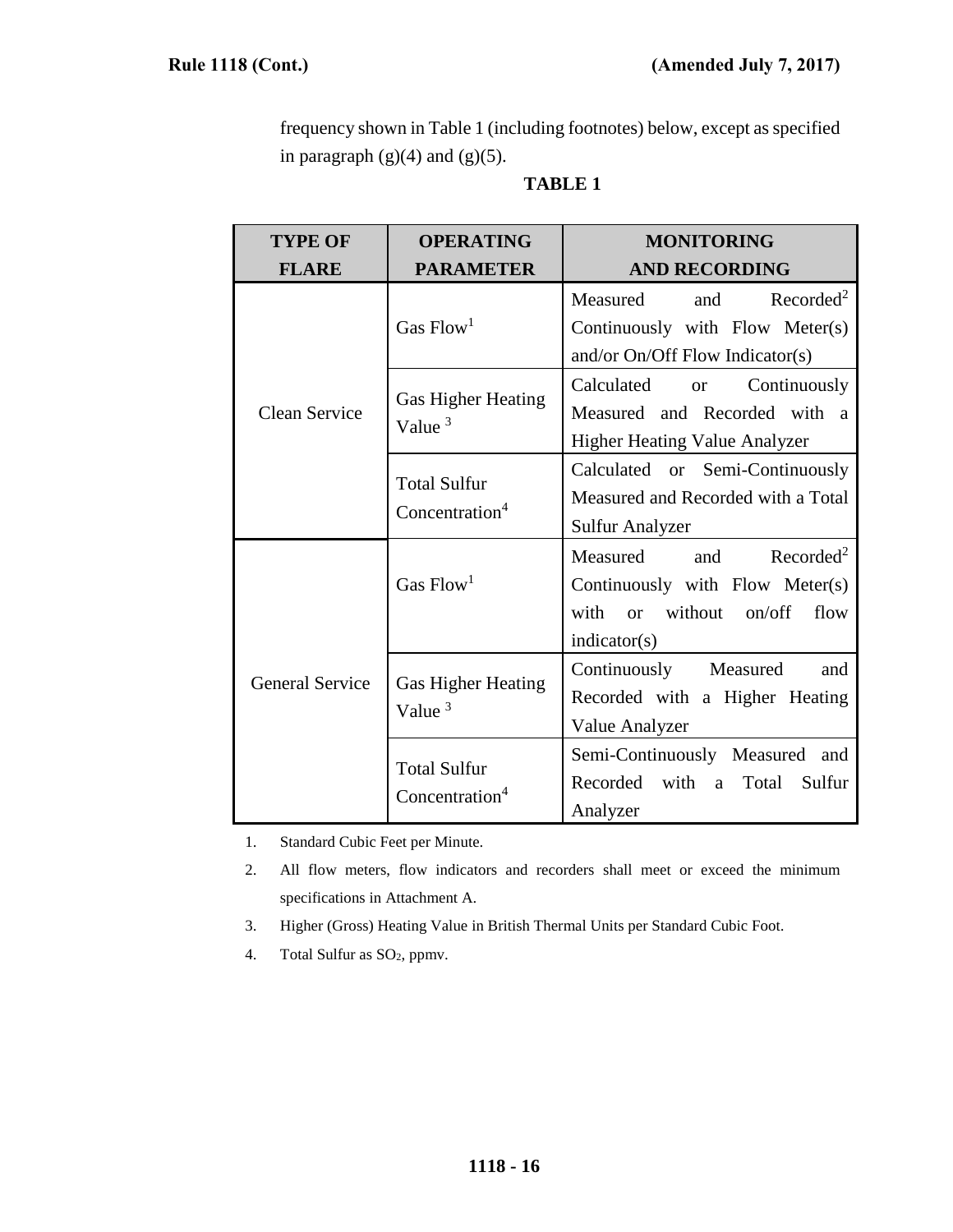- (4) Alternative Flare Vent Gas Sampling
	- (A) In cases where sampling of vent gas is exempted pursuant to paragraph  $(k)(1)$ , the owner or operator of a gas flare shall identify for each flare event, the cause of event, the process system(s) involved, date and time event started and duration and any other information related to the type of vent gas (e.g. total sulfur concentration) which is necessary to calculate flare emissions using the guidelines in Appendix B for substituted data. The estimated emissions, subject to approval by the Executive Officer as representative of emissions from that flare event, shall be reported and submitted with the quarterly report as specified in paragraph  $(i)(4)$ .
- (5) Flare Monitoring System
	- (A) Maintain any flare monitoring system, used to ensure compliance with paragraph  $(g)(3)$  of this rule, in good operating condition at all times when the flare that it serves is operational, except when out of service due to:
		- (i) Breakdowns and unplanned system maintenance, which shall not exceed 96 hours, cumulatively, per quarter for each reporting period; or,
		- (ii) Planned maintenance, which shall not exceed 14 days per 18 month period commencing the start of flare monitoring and recording, provided that a written notification detailing the reason for maintenance and methods that will be used during the maintenance period to determine emissions associated with flare events is provided to the Executive Officer prior to, or within 24 hours of, removal of the monitoring system from service.
	- (B) A flare monitoring system may be used to measure and record the operating parameters required in paragraph  $(g)(3)$  of this rule for more than one flare provided that:
		- (i) All the gases being measured and recorded are delivered to the flare(s) for combustion; and,
		- (ii) If the flare monitoring system is used to measure and record the operating parameters for general service flares, the flare monitoring system shall consist of a continuous vent gas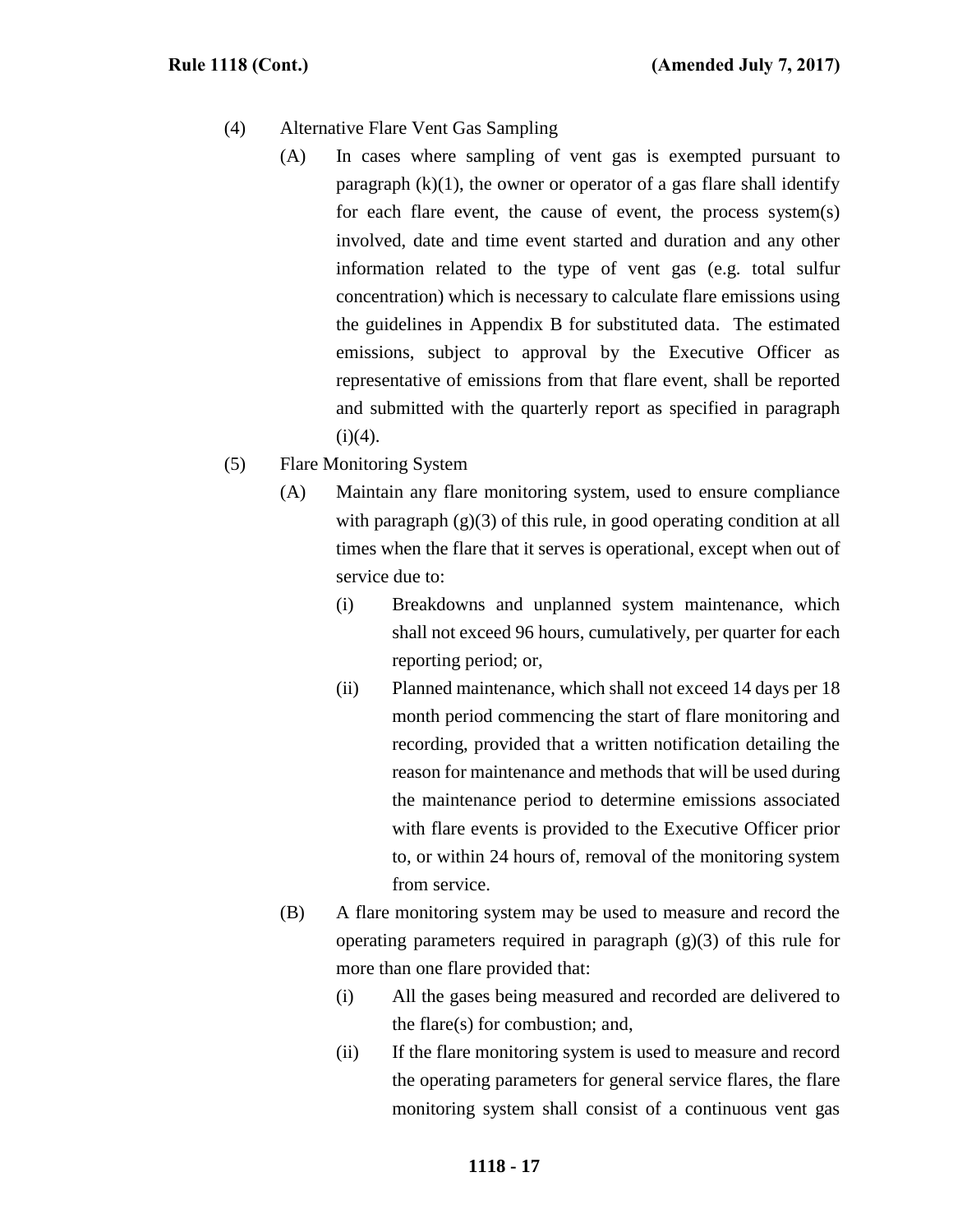flow meter, a continuous higher heating value analyzer, a total sulfur analyzer and recorder that meet the requirements specified in Attachment A.

- (6) Monitor the presence of a pilot flame using a thermocouple or any other equivalent device approved by the Executive Officer to detect the presence of a flame.
- (7) Monitor all flares for visible emissions using color video monitors with date and time stamp, capable of recording a digital image of the flare and the flame of flares that are not enclosed, at a rate of no less than one frame per minute. Effective January 30, 2019, monitor all flares for visible emissions using color video monitors with date and time stamp, capable of recording a digital image of the flare, the flame of flares that are not enclosed, and a sufficient area above the flame of all flares that is suitable for visible emissions observations, at a rate of no less than one frame every 15 seconds.
- (8) All general service flares shall:
	- (A) Have a flow meter installed in a manner and at a location that would allow for accurate measurements of the total volume of vent gas to each flare. If the flow meter cannot be placed in the location that would allow for accurate measurement due to physical constraints, the operator shall retrofit or equip the existing flow meters with totalizing capability to indicate the true net volume of gas flow to each flare.
	- (B) Monitor and record the pilot gas and purge gas flow to each flare using a flow meter or equivalent device approved by the Executive Officer.
- (9) No later than January 30, 2019, for all general service flares:
	- (A) Install, operate, calibrate, maintain, and record data from any monitoring systems required by Title 40 of the Code of Federal Regulations Part 63 Subpart CC – National Emission Standards for Hazardous Air Pollutants from Petroleum Refineries that are not already required by paragraph (g).
- (h) Recordkeeping Requirements

The owner or operator of a flare shall maintain records in a manner approved by the Executive Officer for a period of five (5) years for all the information required to be monitored under paragraphs  $(g)(3)$ ,  $(g)(4)$ ,  $(g)(5)$ ,  $(g)(6)$ ,  $(g)(7)$ ,  $(g)(9)$ , and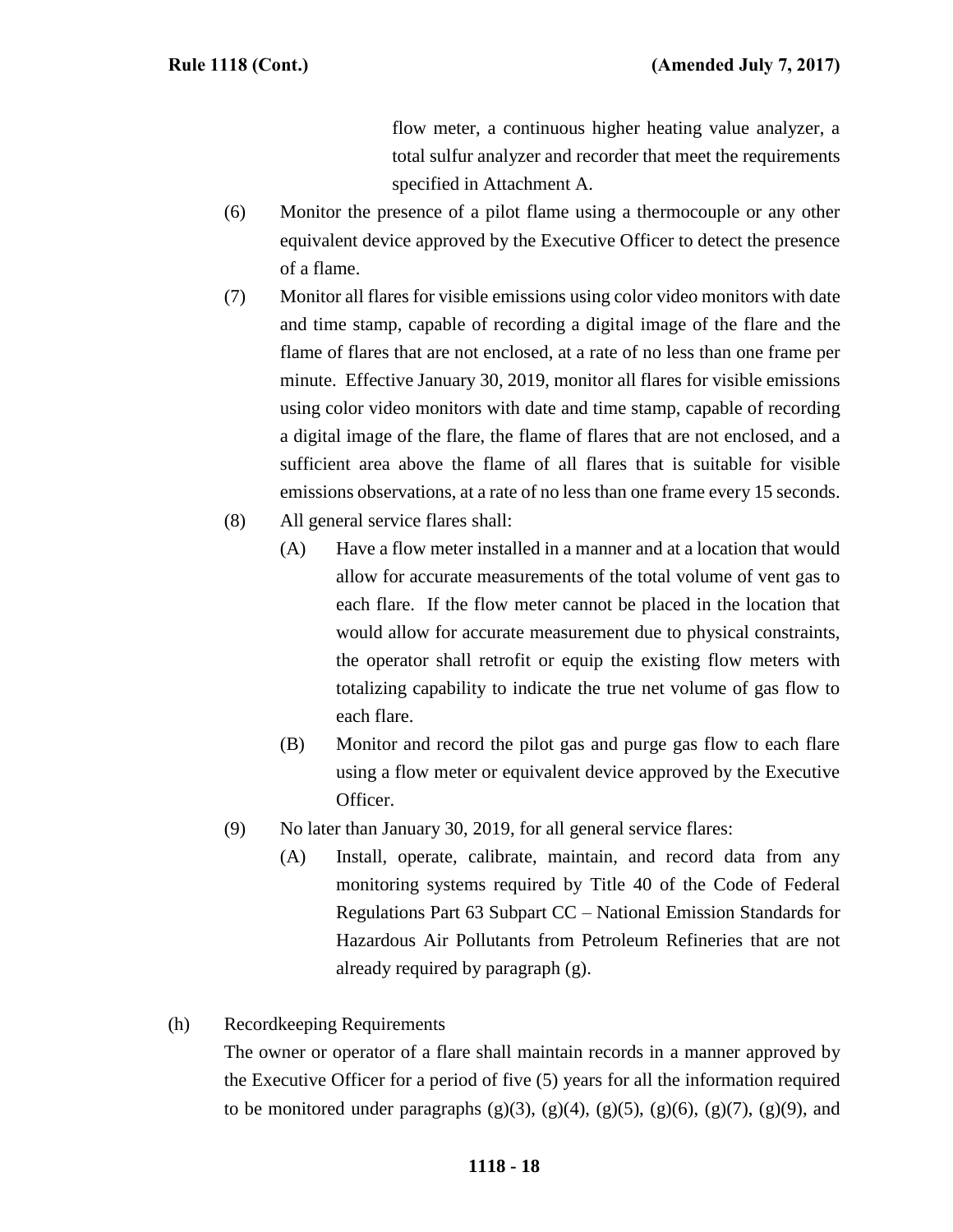subparagraph  $(g)(8)(B)$  as applicable and make such records available to the Executive Officer upon request.

(i) Notification and Reporting Requirements The owner or operator of a flare shall:

(1) Provide a 24 hour telephone service for access by the public for inquiries

- about flare events. The owner or operator shall provide the Executive Officer in writing the name and number of the initial contact and any contact update.
- (2) Notify the Executive Officer via the Web-Based Flare Event Notification System within one hour from the start of any unplanned flare event with emissions exceeding either 100 pounds of VOC or 500 pounds of sulfur dioxide, or exceeding 500,000 standard cubic feet of flared vent gas.
- (3) Notify the Executive Officer via the Web-Based Flare Event Notification System at least 24 hours prior to the start of a planned flare event with emissions exceeding either 100 pounds of VOC or 500 pounds of sulfur dioxide, or 500,000 standard cubic feet of combusted vent gas. Within one hour of the start of a planned flare event, submit a notification via the Web-Based Flare Event Notification System, referencing the notification number assigned to the planned flare event at the time of the original notification.
- (4) Notify the Executive Officer via the Web-Based Flare Event Notification System within one hour after the cumulative daily total amount of flare gas vented from a flare exceeds 100,000 standard cubic feet, if a notification has not already been provided for that day pursuant to paragraphs (i)(2) or  $(i)(3)$ .
- (5) If the Web-Based Flare Event Notification System is not available, or if functions within the Web-Based Flare Event Notification System do not allow facilities to enter the necessary information required in (i)(2) through (i)(4), then notifications shall be made to 800-CUT-SMOG (800-288-7664).
- (6) Submit a quarterly report in an electronic format approved by the Executive Officer within 30 days after the end of each quarter. Each quarterly report shall be certified for accuracy in writing by the responsible facility official and shall include the following:
	- (A) The information required to be monitored under paragraphs  $(g)(3)$ ,  $(g)(4)$ ,  $(g)(5)$ ,  $(g)(6)$ , and  $(g)(9)$ , and subparagraph  $(g)(8)(C)$  of this rule. Notwithstanding the January 30, 2019 compliance date in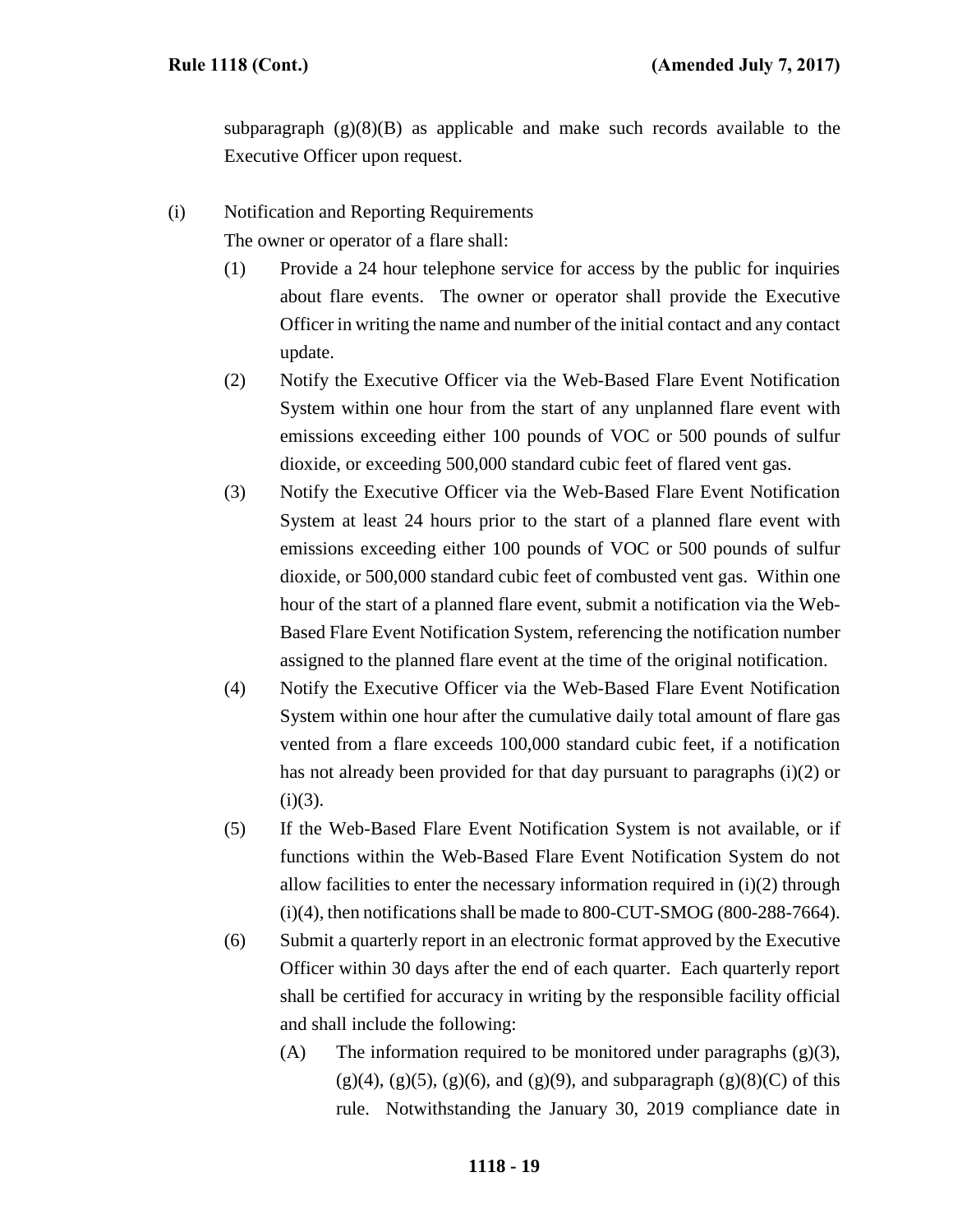paragraph  $(g)(9)$ , data collected pursuant to paragraph  $(g)(9)$  shall be made available in the first quarterly report after the applicable monitors have been certified.

- (B) The total daily and quarterly emissions of criteria pollutants from each flare and each flare event along with all information used to calculate the emissions, which includes standard volumes, higher heating values and total sulfur concentration of the vent gases, event duration and emission factors. Identify each reported value of flow rate, higher heating values or sulfur concentration reported using Data Substitution Procedures in Attachment B, and identify the data substitution method used and the date the method was approved by the Executive Officer, if applicable.
	- (i) Emissions from flares shall be calculated using the Emissions Calculation Procedures outlined in Attachment B: Guidelines for Emissions Calculations.
	- (ii) During all down time periods of the monitoring system, emissions shall be calculated using the Missing Data Substitution Procedures outlined in Attachment B: Guidelines for Emissions Calculations.
- (C) The description of the cause of each flare event as analyzed pursuant to paragraphs  $(c)(6)$ ,  $(c)(7)$ , and  $(c)(11)$  and the category of flare event such as emergency, shutdown, startup or essential operational need or other specific cause(s), and the associated emissions.
- (D) Records of annual acoustical or temperature leak survey conducted pursuant to paragraph  $(c)(5)$ . The record shall include identification of all valves inspected, date of inspections, and the name of the person(s) conducting the inspections.
- (E) Flare monitoring system downtime periods, including dates and times and explanation for each period.
- (F) A copy of written notices for all reportable air releases related to any flare event, as required by 40 CFR, Part 302 - Designation, Reportable Quantities, and Notification and 40 CFR, Part 355 - Emergency Planning and Notification, if applicable.
- (j) Testing and Monitoring Methods
	- (1) For the purpose of this rule, the test methods listed below shall be used: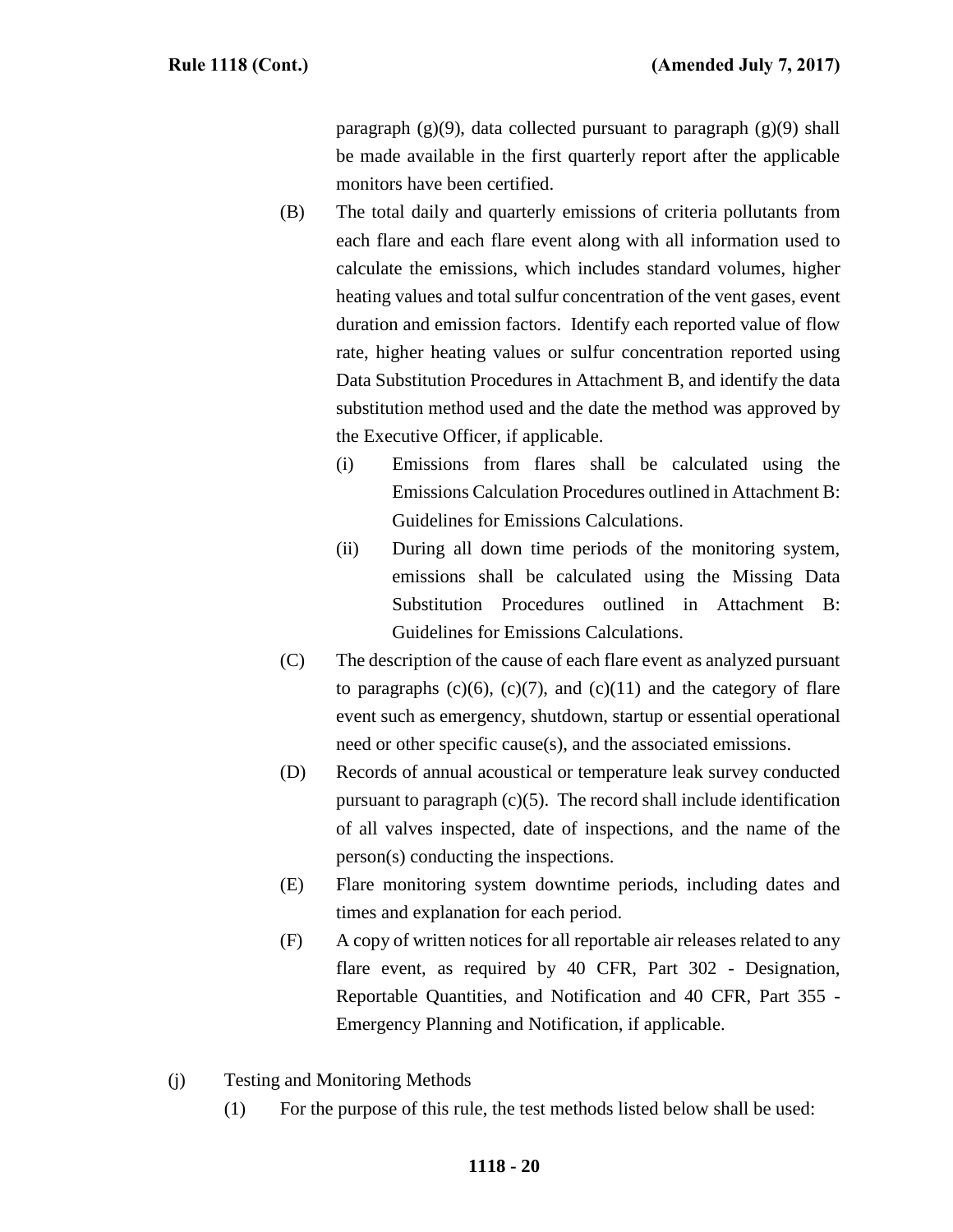- (A) The higher (gross) heating value of vent gases shall be determined by:
	- (i) ASTM Method D4809-13, ASTM Method D 3588- 98(2011), ASTM Method D4891-13, or other ASTM standard as approved by the Executive Officer, and
	- (ii) With a higher heating value analyzer that meets or exceeds the specifications in Attachment A.
- (B) The total sulfur concentration, expressed as sulfur dioxide, shall be determined by:
	- (i) District Method 307-91 or ASTM Method D 5504-12, or other ASTM standard as approved by the Executive Officer, and
	- (ii) With a total sulfur analyzer that meets or exceeds the specifications in Attachment A.
- (C) The vent gas flow shall be determined by a flow measuring device that meets or exceeds the specifications described in Attachment A, as applicable. The accuracy of all flow meters shall be verified every twelve months according to the manufacturers' procedures and the results shall be submitted to the Executive Officer within 30 days after the reports are issued.
- (2) Visible emissions pursuant to paragraph (c)(2) shall be determined by US EPA Method 22, 40 CFR Part 60 Appendix A.
- (3) Notwithstanding paragraph (j)(1), continuous monitoring systems certified under Rule 2011 - Requirements for Monitoring, Reporting and Recordkeeping of Oxides of Sulfur (SOx) Emissions and Rule 2012 - Requirements for Monitoring, Reporting and Recordkeeping of Oxides of Nitrogen (NOx) Emissions, may be used for the monitoring of vent gases.
- (k) Exemption
	- (1) Notwithstanding a flare monitoring system, consisting of a flow meter, higher heating value analyzer, net heating value analyzer and total sulfur analyzer that is in operation, sampling and analyses of representative samples for higher heating values, net heating values, and total sulfur concentration pursuant to paragraph  $(g)(3)$  may not be required for any flare event that: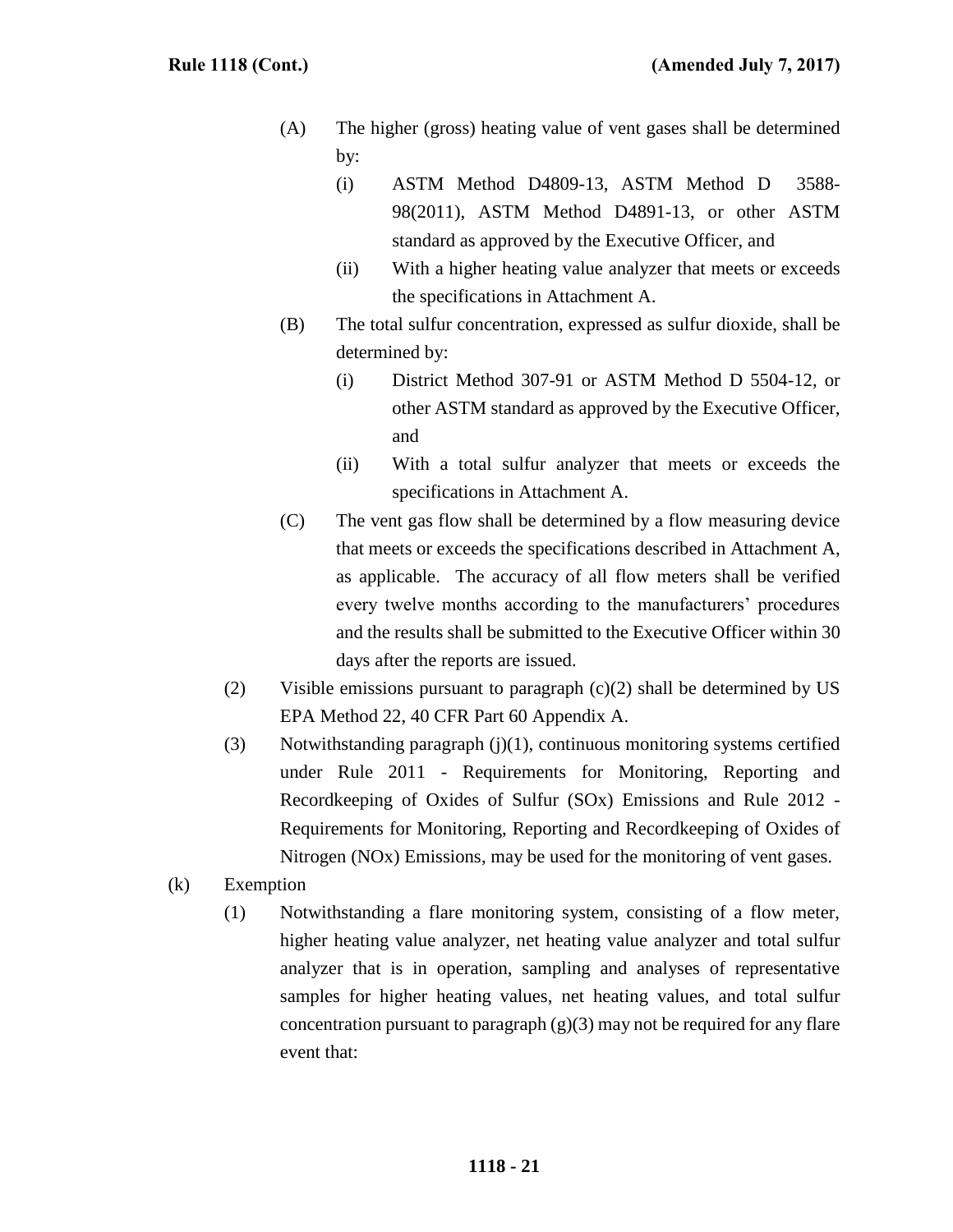- (A) Is a result of a catastrophic event including a major fire or an explosion at the facility such that collecting a sample is infeasible or constitutes a safety hazard, or
- (B) Constitutes a safety hazard to the sampling personnel at the sampling location approved in the Flare Monitoring and Recording Plan during the entire flare event, provided that a sample is collected at an alternative location where it is safe as determined by the facility owner or operator. The owner or operator shall demonstrate to the Executive Officer that the sample collected at an alternative location is representative of the flare event.
- (2) Any sulfur dioxide emissions, visible emissions prohibited in paragraph  $(c)(10)$ , and flare tip velocities that exceed limits in subparagraph  $(c)(3)(A)$ from flare events caused by external power curtailment beyond the operator's control (excluding interruptible service agreements), natural disasters or acts of war or terrorism shall not count towards either:
	- (A) The performance targets specified in subdivision (d) upon submittal of documentation proving the existence of such events and certified in writing by the petroleum refinery official responsible for emission reporting; or
	- (B) The prohibitions listed in paragraph  $(c)(10)$ .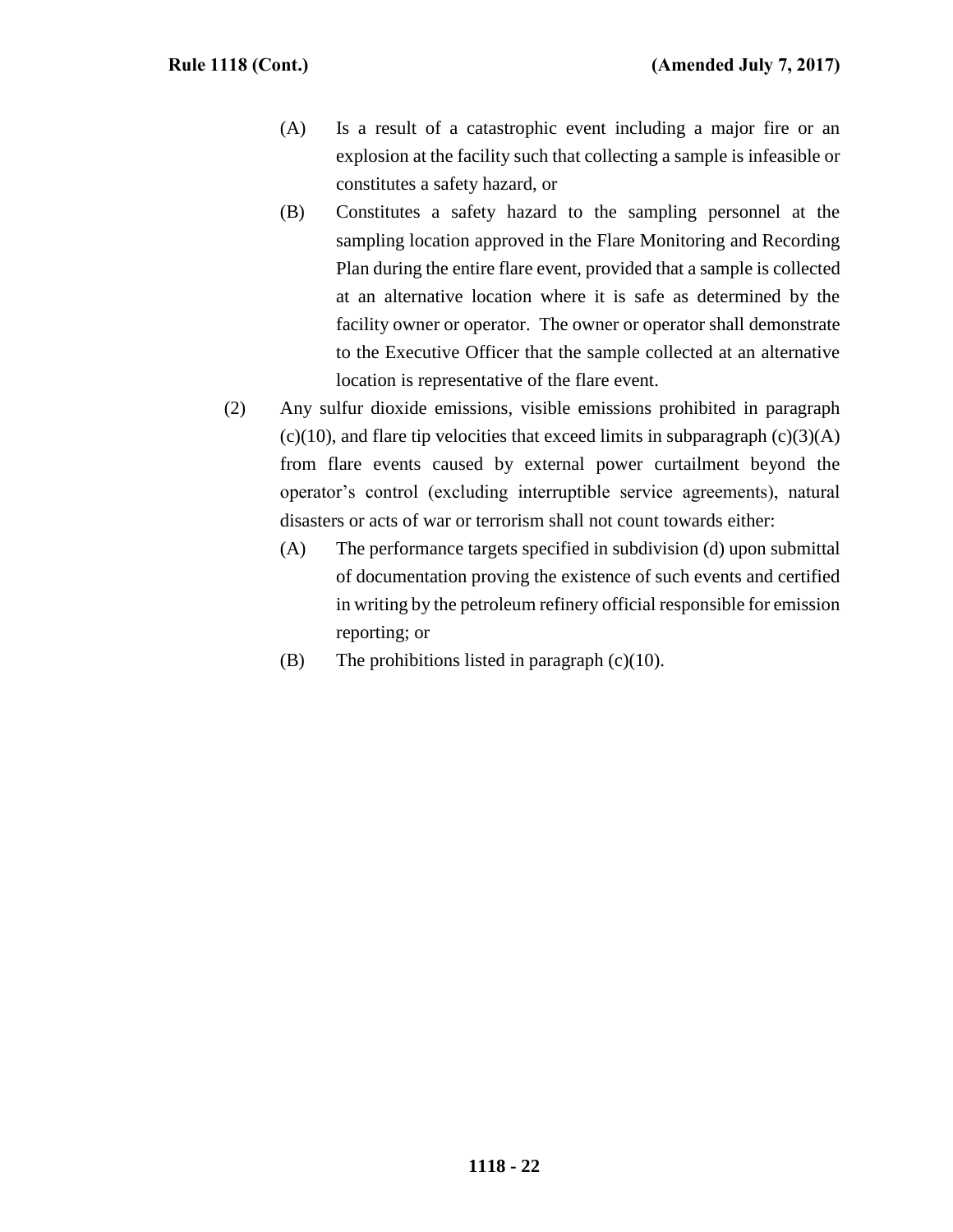# ATTACHMENT A

## **FLARE MONITORING SYSTEM REQUIREMENTS**

The components of each flare monitoring system must meet or exceed the minimum specifications listed below. Components with other specifications may be used provided the owner or operator of a gas flare can demonstrate that the specifications are equivalent and has been approved by the Executive Officer.

## **1. Continuous Flow Measuring Device**

The monitor must be sensitive to rapid flow changes, and have the capability of reporting both instantaneous velocity and totalized flow. Materials exposed to the flare gas shall be corrosion resistant. If required by the petroleum refinery or the hydrogen production plant, the manufacturer must provide an enclosure with an area classification rating of Class 1, Division 2, Groups A, B, C, D, and is FM and CSA approved. The monitor shall (i) feature automated daily calibrations at low and high ranges, and (ii) shall signal alarms if the calibration error or drift is exceeded, provided that the monitor is equipped with such capability. The volumetric flow measuring device may consist of one or more flow meters, and, as combined, shall meet the following specifications.

| <b>Velocity Range:</b>             | $0.1 - 250$ ft/sec                                                                                                                                                                                                                                                            |
|------------------------------------|-------------------------------------------------------------------------------------------------------------------------------------------------------------------------------------------------------------------------------------------------------------------------------|
| Repeatability:                     | $\pm$ 1% of reading over the velocity range                                                                                                                                                                                                                                   |
| Accuracy:                          | $\pm$ 20% of reading over the velocity range of 0.1-1 ft/s and<br>$\pm$ 5% of reading over the velocity range of 1-250 ft/s                                                                                                                                                   |
| Installation:                      | Applicable AGA, ANSI, API, or equivalent standard;<br>hot tap capability. If applicable, the manufacturer must<br>specify the straight-run pipe requirements in terms of the<br>minimum upstream and downstream distances from the<br>nearest flow disturbances to the device |
| <b>Flow Rate</b><br>Determination: | Must be corrected to one atmosphere pressure and $68^{\circ}$ F<br>and recorded as one-minute averages                                                                                                                                                                        |
| Data Records                       | Measured continuously and recorded over one-minute<br>averages. The instrument shall be capable of storing or<br>transferring all data for later retrieval                                                                                                                    |
| QA/QC                              | Shall comply with the flow QA/QC requirements of<br>District Rule 218.1. An annual verification of accuracy<br>is required, and shall be specified by the manufacturer.<br>Note: A flow RATA is generally infeasible due to safety<br>concerns                                |

## **2. On/Off Flow Indicator**

The on/off flow indicator is a device which is used to demonstrate the flow of vent gas during a flare event, and shall meet or exceed specifications as approved by the Executive Officer. The on/off flow indicator setting shall be verifiable.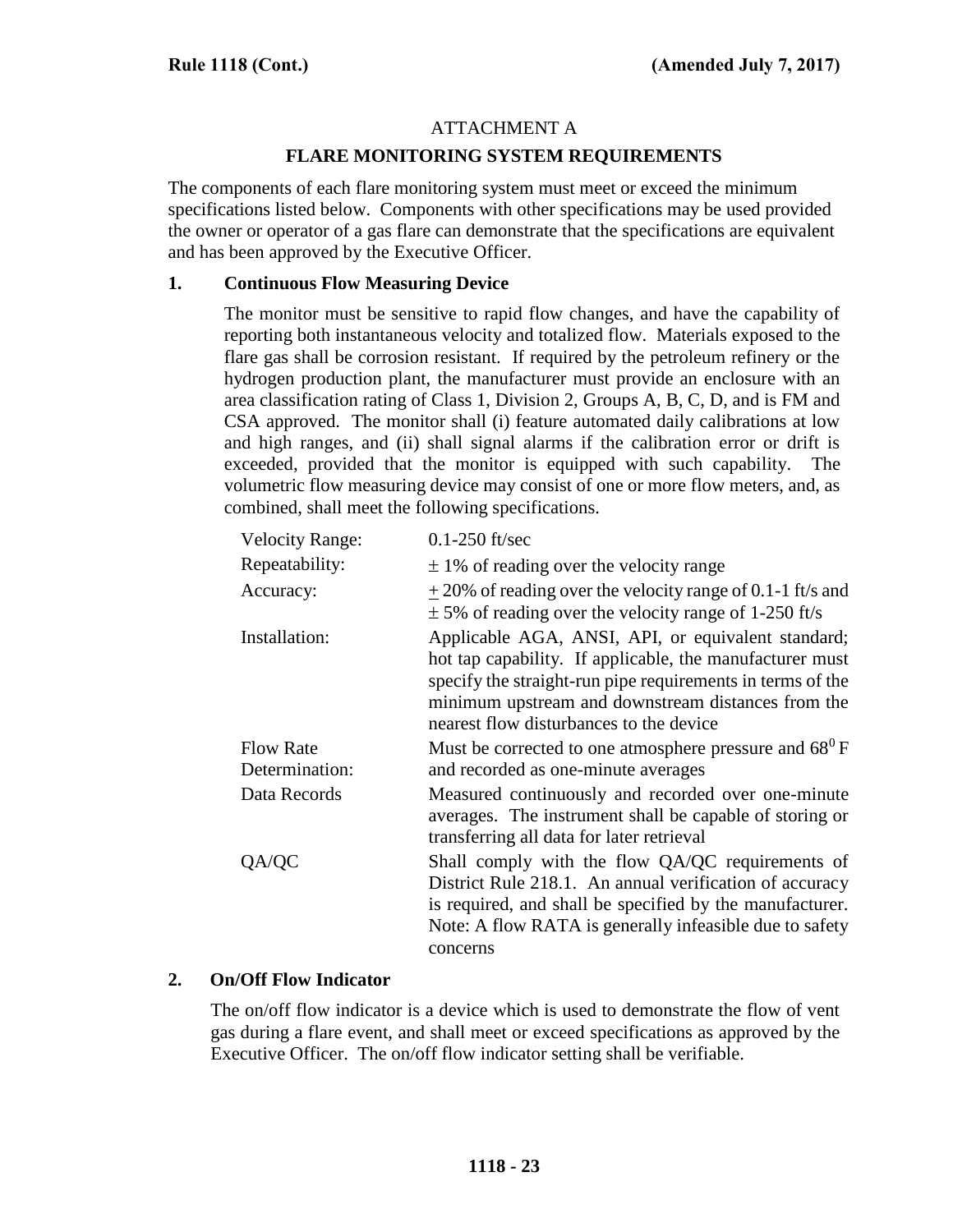## **3. Data Recording System**

All data as generated by the above flow meters and the on/off flow indicators must be continuously recorded by strip chart recorders or computers. The strip chart must have a minimum chart width of 10 inches, a readability of 0.5% of the span, and a minimum of 100 chart divisions. The computer must have the capability to generate one-minute average data from that which is continuously generated by the flow meters and the on/off limit switch.

## **4. Continuous and Semi-continuous Gaseous Stream Higher Heating Value (HHV) Flare Monitoring Systems**

The following is intended to ensure that verifiable, meaningful, and representative data are collected from continuous and semi-continuous gaseous stream HHV flare measurement monitoring devices systems. All procedures are subject to Executive Officer review and approval.

General Requirements:

- a. The monitoring system must be capable of measuring HHV within the requirements of the rule.
- b. The monitoring system must be capable of adjusting to rapid changes in HHV within a reasonable time meeting the definition of a continuous or semi-continuous monitoring system as defined in the applicable rule and as approved by the Executive Officer.
- c. Monitoring system sampling interfaces and analyzers in contact with sample gas must be compatible with sample gases and able to resist flow temperatures and pressures.
- d. The sampling inlet system interface must be heated as necessary so as to prevent condensation.
- e. Sample gas must be conditioned such that the sample is free of particulate or liquid matter.
- f. The sample must flow without impediment through the instrument sampling system sampling interface and analyzer.
- g. Use an enclosure with an area classification rating of Class 1, Division 2, Groups A, B, C, D, and is FM or CSA approved. The enclosure must be able to maintain a stable analyzer temperature as required for analyzer performance.
- h. The monitoring system must feature automated daily calibrations calibration checks, minimally at mid-range, and preferably at both applicable Federal minimum BTU requirements (low end) and 95% of full scale (high end) ranges at low and high ranges
- i. The monitoring system analyzer must include an output compatible with a Data Acquisition System (DAS) or similar system that can process data generated by the analyzer and record the results. A data recorder compatible with analyzer output and capable of recording analyzer output must be supplied with the instrument.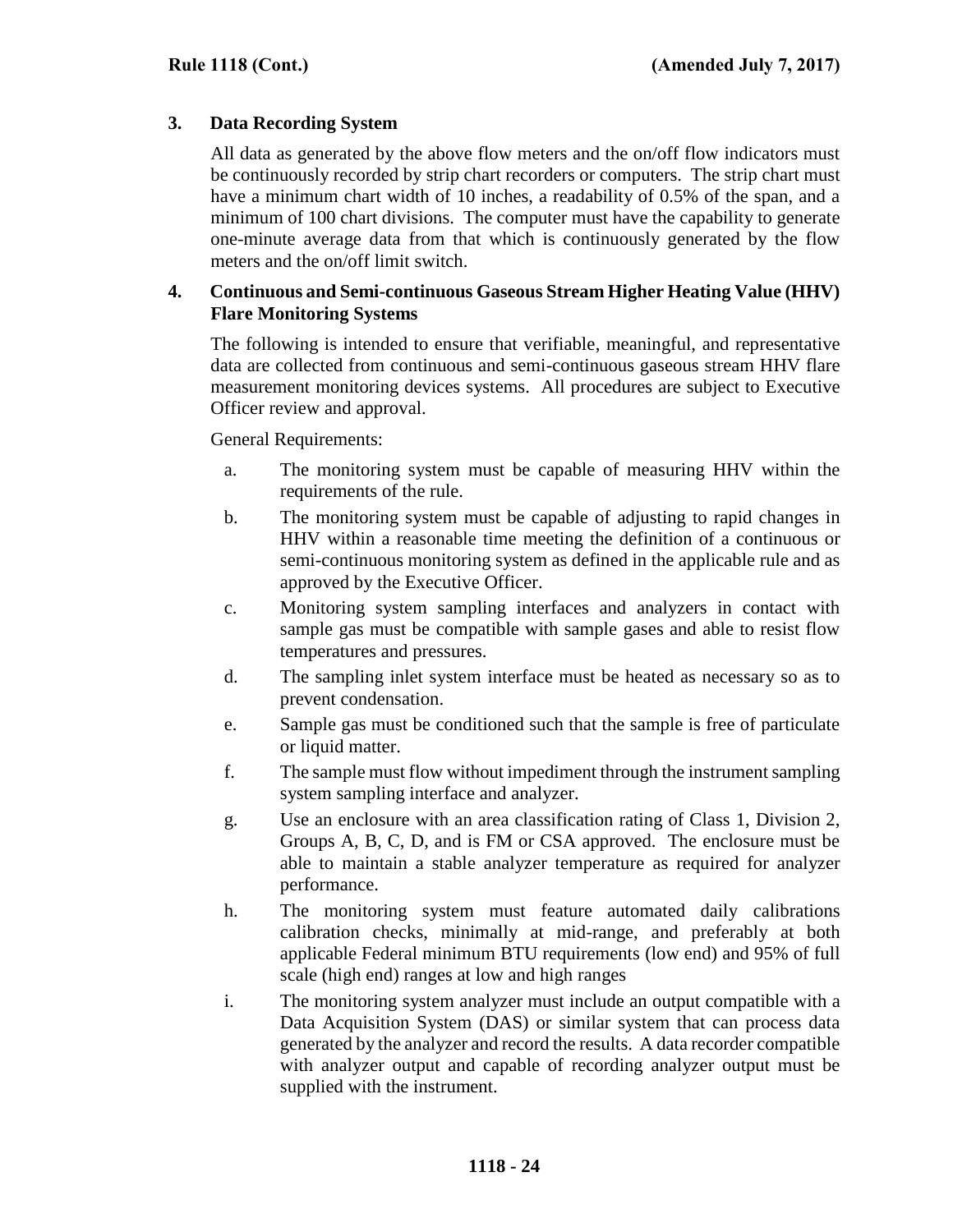- j. Each monitoring system must have a written quality assurance/quality control (QA/QC) plan approved by the Executive Officer and available for District inspection.
- k. Maintain a maintenance log for each monitoring system.
- l. Perform routine maintenance and repair as recommended by the manufacturer or according to a standard operating procedure submitted and approved by the Executive Officer.
- m. The placement and installation of monitoring systems is critical for collecting representative information on HHV gas content. Factors that should be considered in placement of a sampling interface include but are not limited to safety, ensuring the sample is representative of the source, ease of placement and access. Sampling interfaces, conditioning systems and enclosures may be shared with other instrumentation, if appropriate.
- n. Perform at monitoring system start-up and on an annual basis a relative accuracy test audit (RATA) which is the ratio of the sum of the absolute mean difference between the monitoring system generated data and the value determined using ASTM D1945-03 and ASTM D3588-91, ASTM D 4891-89, or other ASTM standard as approved by the Executive Officer. See rule 218.1 (a)(23) for calculations.
- o. Periodically perform a calibration curve or linearity verification error test according to permitting conditions and or on a schedule approved by the Executive Officer. Typically, this calibration curve will be prepared from standards representing a:
	- i. 10-30 percent of the measurement range
	- ii. 40-60 percent of the measurement range
	- iii. 80-100 percent of the measurement range
- p. Analyzers with auto calibration check capability should be checked daily unless a different calibration frequency is approved by the Executive Officer. For analyzers without auto calibration check capability, submit a calibration check frequency request including supporting documentation to the Executive Officer for comment and approval.
- q. Periodically perform a zero drift test. Allowed zero drift should be consistent with a properly operating system. See rule 218.1 (a)(32) for calculations.
- r. Retain records on the valid data return percentage.
- s. Retain records on the availability or up-time of the monitoring system.
- t. Retain records on the breakdown frequency and duration of the breakdown.
- u. Retain records on excursions beyond quality control limits stated in the QA plan.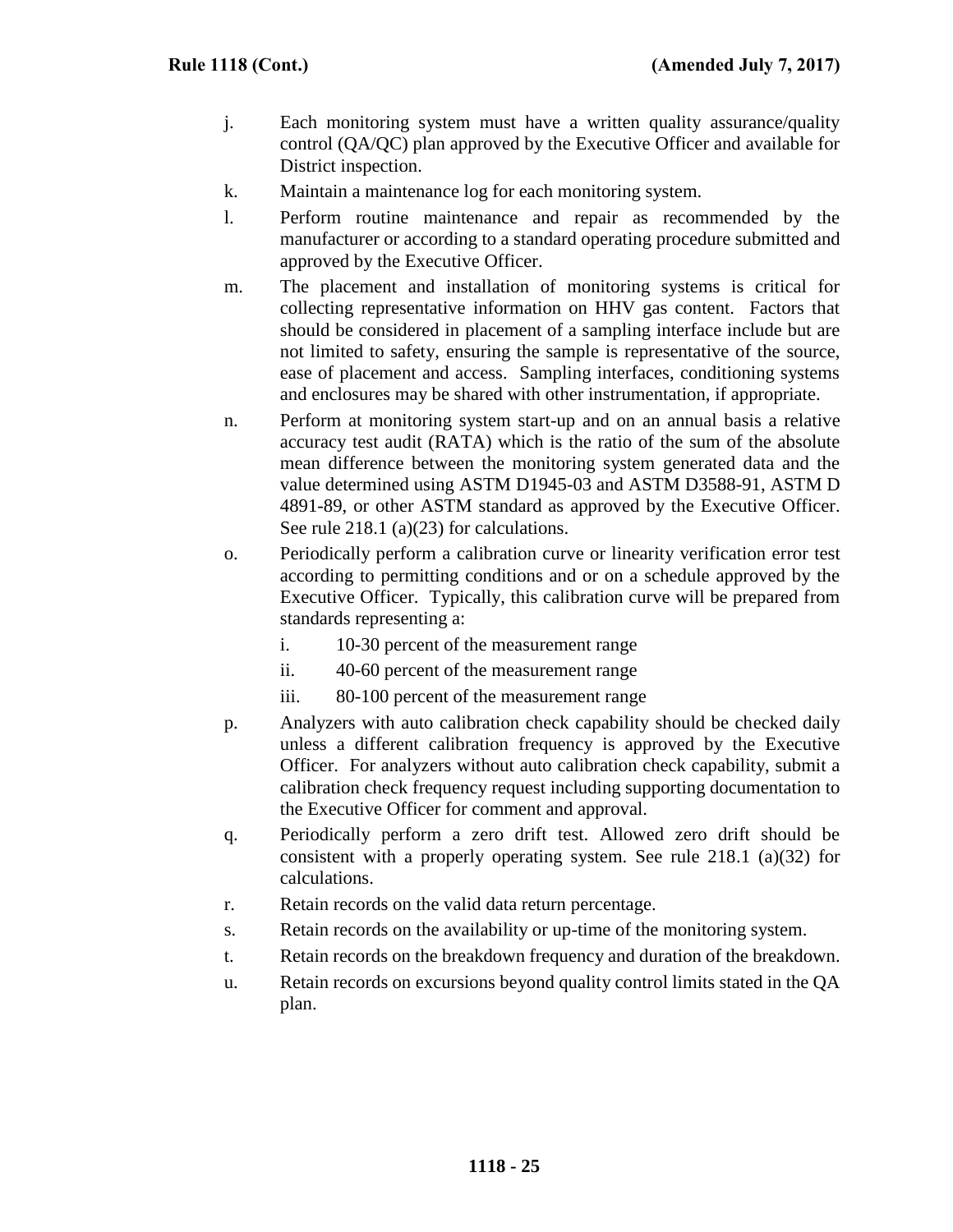# **5. Continuous and Semi-continuous Gaseous Stream Total Sulfur Monitoring Systems**

The following is intended to ensure that verifiable, meaningful, and representative data are collected from continuous and semi-continuous gaseous stream sulfur monitoring systems. All procedures are subject to Executive Officer review and approval.

General Requirements

- a. The monitoring system must be capable of measuring total sulfur concentration within the requirements of the rule.
- b. The monitoring system must be capable of adjusting to rapid changes in sulfur concentration within a reasonable time as defined in the applicable rule and as approved by the Executive Officer.
- c. Monitoring system in contact with sample gas must be inert to sulfur gases and resistant to corrosion.
- d. The sampling inlet system interface system must be heated as necessary so as to prevent condensation.
- e. Sample gas must be conditioned such that the sample is free of particulate or liquid matter.
- f. The sample must flow without impediment through the instrument sampling system sampling interface and analyzer.
- g. Use an enclosure with an area classification rating of Class 1, Division 2, Groups A, B, C, D, and is FM or CSA approved. The enclosure must be able to maintain a stable analyzer temperature as required for analyzer performance.
- h. The monitoring system must feature automated daily calibrations at low and high ranges, and shall signal alarms if the calibration error or drift is exceeded.
- i. The monitoring system must include a Data Acquisition System (DAS) or similar system that can process data generated by the analyzer and record the results.
- j. Each monitoring system must have a written quality assurance/quality control (QA/QC) plan approved by the Executive Officer and available for District inspection.
- k. Maintain a maintenance log for each monitoring system.
- l. Perform routine maintenance as recommended by the manufacturer or according to a standard operating procedure submitted and approved by the Executive Officer.
- m. The placement and installation of monitoring systems is critical for collecting representative information on total sulfur gas concentration. Factors that should be considered in placement of a sampling interface include but are not limited to safety, ensuring the sample is representative of the source, ease of placement and access. Sampling interfaces,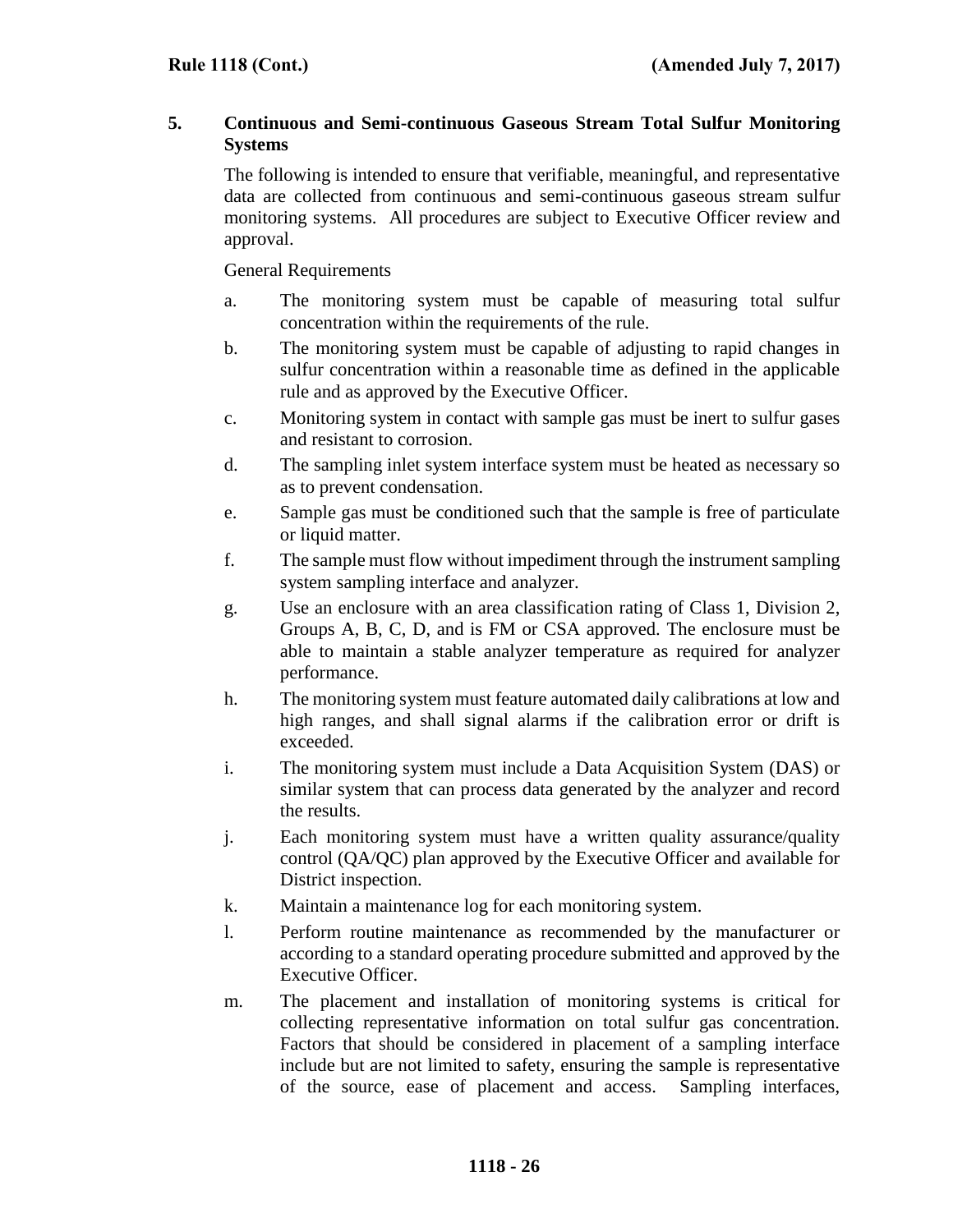conditioning systems and enclosures may be shared with other instrumentation, if appropriate.

- n. Perform at monitoring system start-up and on an annual basis a relative accuracy test audit (RATA) which is the ratio of the sum of the absolute mean difference between the monitoring system generated data and the value determined using SCAQMD Laboratory Method 307-91, ASTM D5504-01 or other ASTM standard as approved by the Executive Officer. See rule 218.1(a)(23) for calculations.
	- Note: Facilities are reminded that there are many critical issues for the collection of representative and monitoring system comparable gas samples destined for Method 307-91 or ASTM D5504-01 analysis.
- o. Facilities are strongly encouraged to use calibration gases prepared using a NIST hydrogen sulfide SRM, Nederlands Meetinstituut NMi or a NTRM standard as the primary reference.
- p. Periodically perform a calibration curve or linearity verification performed according to permitting conditions and/or on a schedule approved by the Executive Officer. Typically, this calibration curve will be prepared from standards representing:
	- i. 10 to 30 percent of the measurement range
	- ii. 40 to 60 percent of the measurement range
	- iii. 80 to 100 percent of the measurement range
- q. Analyzers with auto calibration capability shall be calibrated daily unless a different calibration frequency is approved by the Executive Officer. For analyzers without auto calibration capability, submit a calibration frequency request, including supporting documentation to the Executive Officer for comment and approval.
- r. Seven Day Calibration Error Test shall be performed by evaluating the analyzer performance over seven consecutive days as necessary. The calibration drift should not exceed five percent of the full-scale range.
- s. Analyze daily a control or drift test sample or standard. Adequate system analyzer performance is demonstrated by recoveries of 90 to 110 percent of the theoretical amounts for total reduced sulfur species in the test gas.
- t. Periodically perform an analyzer blank test to evaluate the presence of analyzer leaks or wear on sample valves and related components. Replace components as necessary to restore the analyzer to nominal function. A blank should yield results below the monitoring plan approved lower measurement range.
- u. Periodically perform a zero drift test. Allowed zero drift should be consistent with a properly operating system analyzer. See rule 218.1(a)(32) for calculations.
- v. Retain records on the valid data return percentage.
- w. Retain records on the availability or up-time of the monitoring system.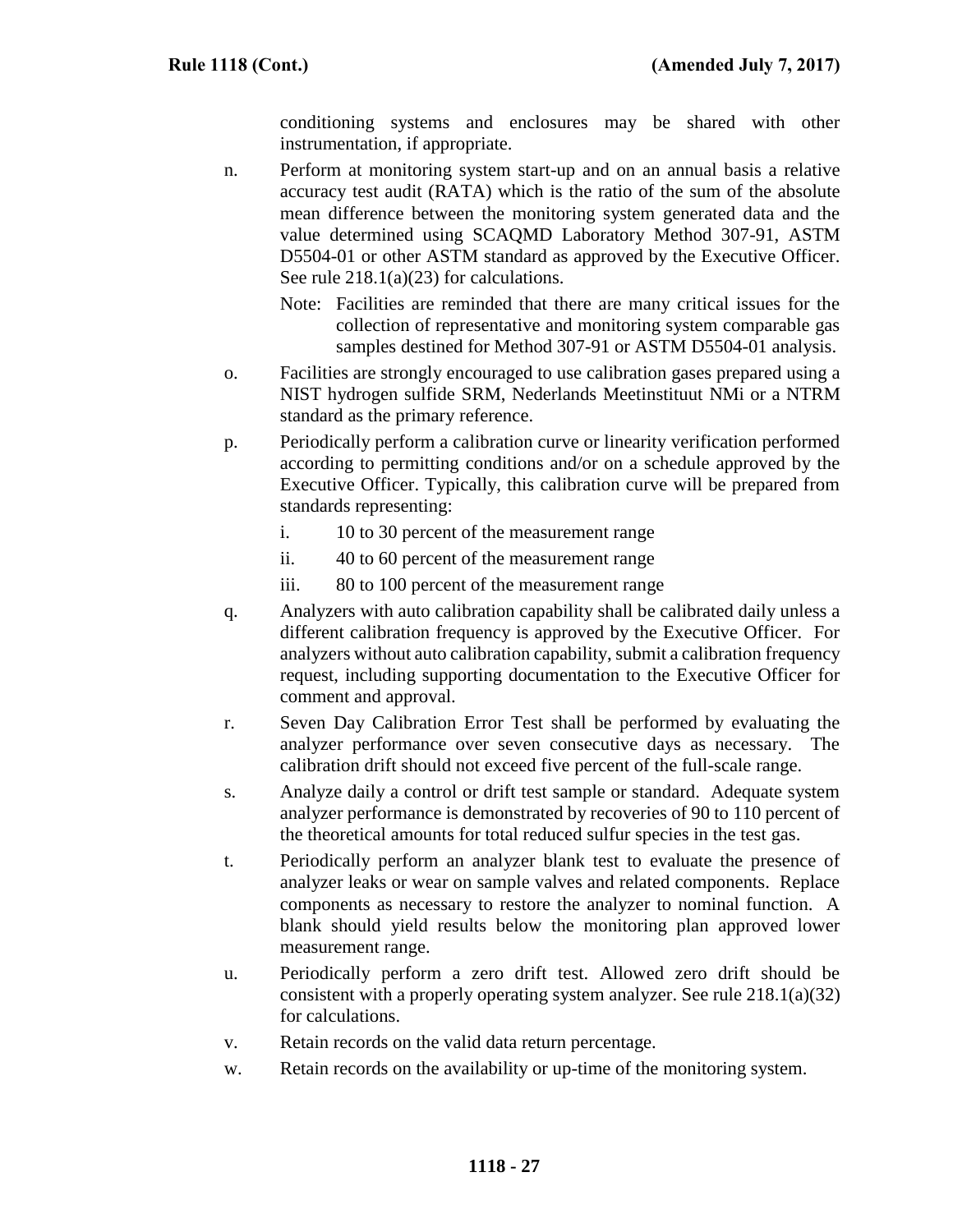- x. Retain records on the breakdown frequency and duration of the breakdown.
- y. Retain records on excursions beyond quality control limits stated in the QA plan.

Gas Chromatograph (GC) Based System Analyzer Specific Requirements

- a. The following performance tests specific to GC based sulfur analyzers are part of an overall QA program. This list is not all inclusive. The specific performance tests that are required under rule compliance will be based upon analyzer configuration, data requirements, practical concerns such as safety and are subject to approval by the Executive Officer.
	- i. Whenever a calibration is performed and whenever a calibration drift test is performed, examine retention times for each calibration component. Compare the retention times against historically observed retention times. Retention time drift should be better than within five percent. Compare the retention times to analyzer and DAS parameters such as time gates to ensure compatibility. These parameters including the analysis time may need to be updated on occasion.
	- ii. Verify daily that the analyzer response drift for individual sulfur species does not exceed ten percent of the control information.

Total Sulfur Analyzer System Requirements

- a. The following performance tests specific to total sulfur based analyzers are part of an overall QA program. This list is not all inclusive. The specific performance tests that are required under rule compliance will be based upon instrument analyzer configuration, data requirements, practical concerns such as safety and are subject to approval by the Executive Officer.
	- i. Verify daily that the analyzer response drift for the concentration of total sulfur, expressed as sulfur dioxide does not exceed ten percent of the control information.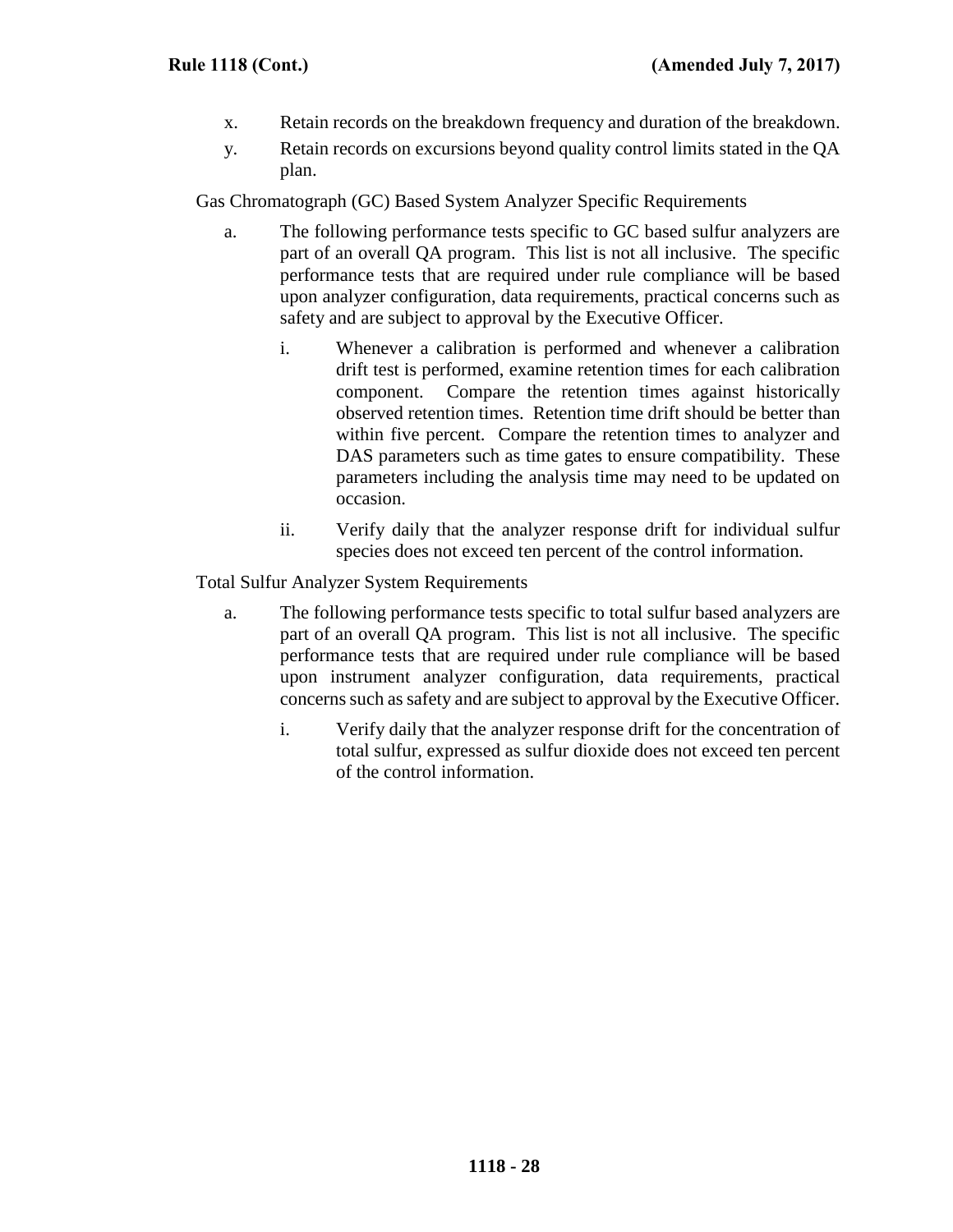## ATTACHMENT B

#### **GUIDELINES FOR CALCULATING FLARE EMISSIONS**

The following methods shall be used to calculate flare emissions. An alternative method may be used, utilizing facility-specific data such as monitoring and/or gas composition data, provided it has been approved as equivalent in writing by the Executive Officer.

#### **1. Emission Calculation Procedures**

Petroleum refinery, sulfur recovery plant or hydrogen production facility operators shall use the following equations and emission factors to calculate emissions from vent gas, natural gas, propane and butane:

# **Effective No Later Than January 30, 2019, or As Soon As Monitors Are Installed and Certified That Can Measure Net Heating Value**

| <b>Air Pollutant</b> | <b>Equation</b>       | <b>Emission Factor</b> |
|----------------------|-----------------------|------------------------|
| <b>ROG</b>           | $E = V x NHV x EF$    | $0.66$ lb/mmBTU        |
| $NOx^1$              | $E = V x HHV x EF$    | $0.068$ lb/mmBTU       |
| CO                   | $E = V x NHV x EF$    | $0.31$ lb/mmBTU        |
| <b>PM10</b>          | $E = V x EF$          | 21 lb/mmSCF            |
| SOx                  | $E = V x Cs x 0.1662$ | Note $(2)$             |

#### **Vent Gas**

## **Effective Until January 30, 2019, or Until Monitors Are Installed and Certified That Can Measure Net Heating Value**

| <b>Air Pollutant</b> | <b>Equation</b>       | <b>Emission Factor</b> |
|----------------------|-----------------------|------------------------|
| ROG                  | $E = V x HHV x EF$    | $0.063$ lb/mmBTU       |
| $NOx^1$              | $E = V x$ HHV x EF    | $0.068$ lb/mmBTU       |
| ന                    | $E = V x HHV x EF$    | $0.37$ lb/mmBTU        |
| <b>PM10</b>          | $E = V x EF$          | 21 lb/mmSCF            |
| SOx                  | $E = V x Cs x 0.1662$ | Note $(2)$             |

Where:

 $E =$  Calculated vent gas emissions (lbs)

V= Volume flow of vent gas, as measured in million standard cubic feet at 14.7 psia and 68<sup>0</sup> Fahrenheit

HHV = Higher Heating Value, as measured in British Thermal Unit per standard cubic foot NHV = Net Heating Value, as measured in British Thermal Units per standard cubic foot EF = Emission Factor

 $Cs = The concentration of total sulfur in the vent gas, expressed as sulfur dioxide, as measured$ in part per million by volume using the methods specified in this rule.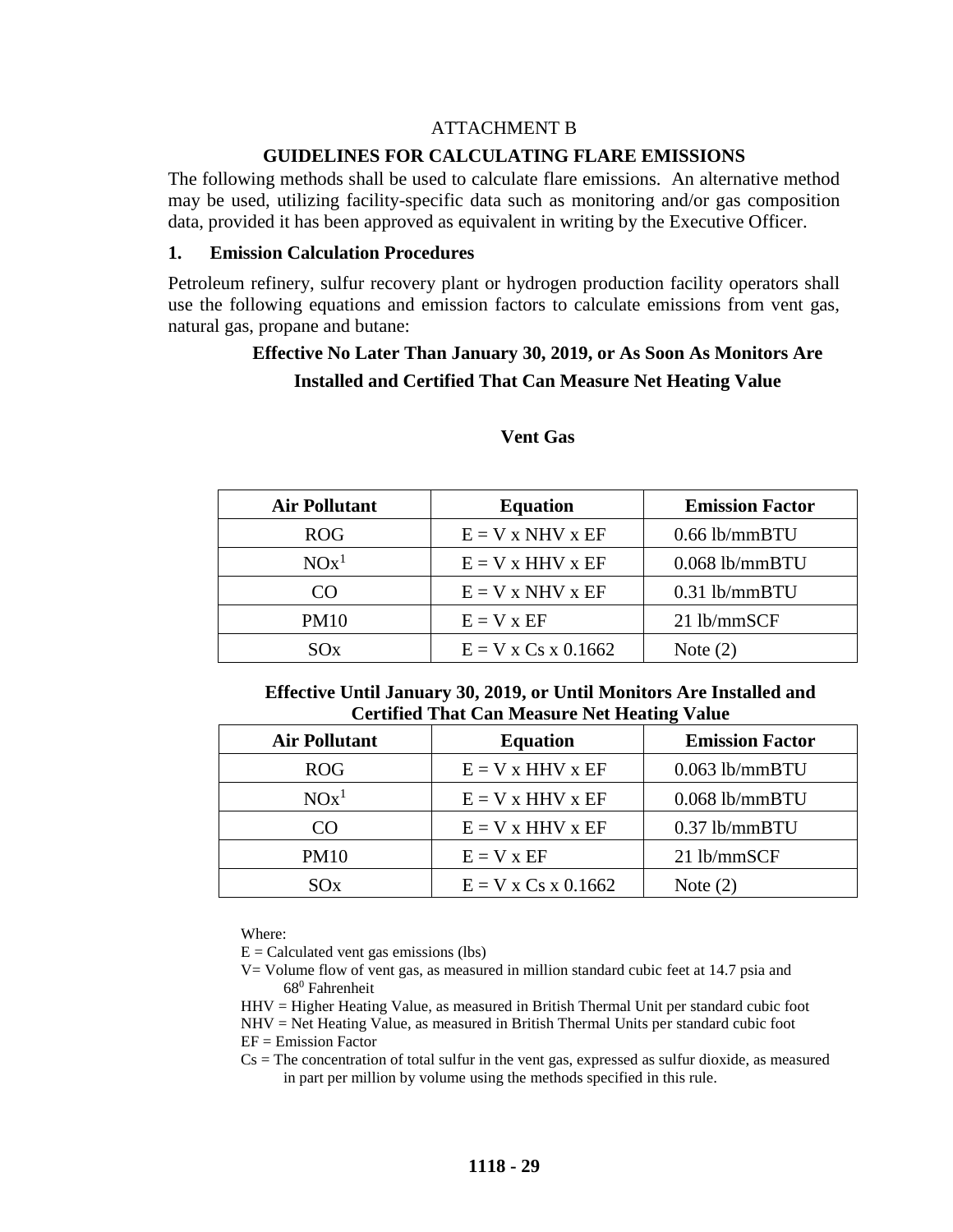- Note (1) For vent gas streams of pure hydrogen, only the emission factor for NOx should be used.
- Note (2) If an approved total sulfur analyzer is used in accordance with this rule, Cs is the concentration of total sulfur in the vent gas, averaged over 15 minutes or less, if the event duration is shorter than 15 minutes.

| <b>Air Pollutant</b> | <b>Equation</b> | <b>Emission Factor (lb/mmSCF)</b> |
|----------------------|-----------------|-----------------------------------|
| <b>ROG</b>           | $E = V x EF$    |                                   |
| NOx                  | $E = V x EF$    | 130                               |
| CO                   | $E = V x EF$    | 35                                |
| <b>PM10</b>          | $E = V x EF$    | 7.5                               |
| SOx                  | $E = V x EF$    | 0.83                              |

**Natural Gas**

| <b>Air Pollutant</b> | $10$ pane and $2$ dense<br><b>Equation</b> | <b>Emission Factor</b> |
|----------------------|--------------------------------------------|------------------------|
|                      |                                            | (lb/mm B T U)          |
| <b>ROG</b>           | $E = V x 3500 x EF$                        | 0.009                  |
| NOx                  | $E = V x 3500 x EF$                        | 0.145                  |
| CO                   | $E = V x 3500 x EF$                        | 0.082                  |
| <b>PM10</b>          | $E = V x 3500 x EF$                        | 0.002                  |
| $SOx^{(1)}$          | $E = V \times 3500 \times EF$              | 0.047                  |

#### **Propane and Butane**

Note  $(1)$  If the concentration of total sulfur in the vent gas or in the process streams vented to the flare is measured, the operator shall use  $E = V \times Cs \times 0.1662$  to estimate the SOx emissions.

#### **Single On/Off Flow Indicator Switch**

The flow rate setting of the on/off flow indicator switch if the switch is not actuated or the maximum design capacity of the flare for the flow rate for each flare event.

#### **Multiple On/Off Flow Indicator Switch**

- a) The flow rate setting of the first stage on/off flow indicator switch if the switch is not actuated.
- b) When an on/off switch is actuated assume the flow rate is the flow rate that would actuate the on/off switch set at the next highest flow rate.
- c) Use the maximum design capacity of the flare for the flow rate when the on/off switch set for the highest flow rate is actuated.

#### **Flow Meters Only**

- a) Use the recorded flow meter data until the maximum range is exceeded.
- b) When the maximum range of the flow meter is exceeded, assume the flow rate is the maximum design capacity of the flare(s), unless the owner or operator demonstrates and the Executive Officer approves a calculated flow based upon operational parameters and process data that represent the flow during the period of time that the flow exceeded the maximum range of the flow meter.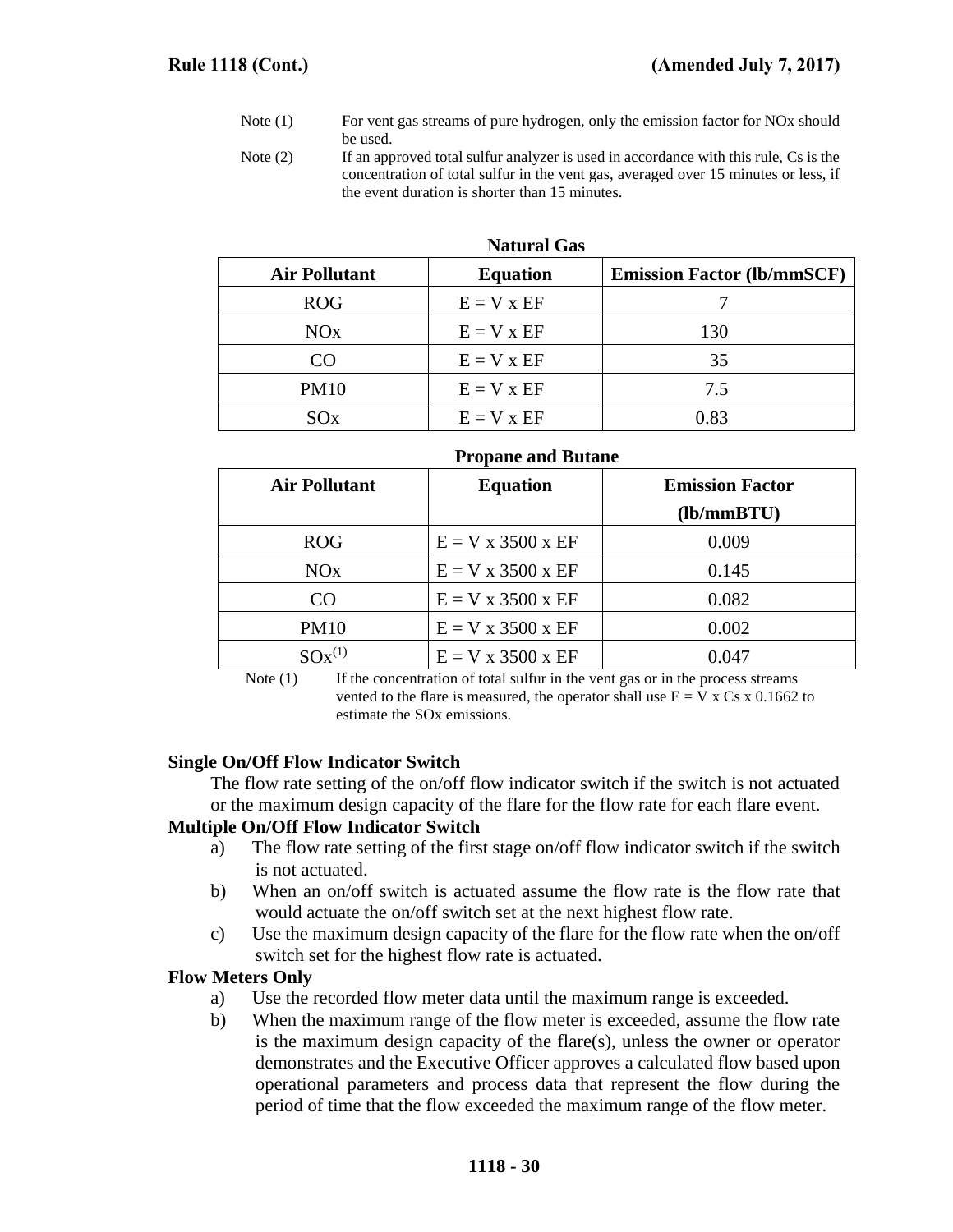c) When the flow rate is below the valid lower range of the flow meter, assume the flow rate is at the lower range.

## **Combination of Flow Meters and On/Off Flow Indicator Switches**

- a) Use the recorded flow meter data until the maximum range is exceeded.
- b) When the maximum range of the flow meter is exceeded, assume the flow rate is the flow rate that would actuate the on/off switch set at the next highest flow rate.
- c) Use the maximum design capacity of the flare for the flow rate when the on/off switch set for the highest flow rate is actuated.
- d) When the flow rate is below the valid lower range of the flow meter, assume the flow rate is at the lower range.
- e) When the flow rate is below the valid lower range of the flow meter and the set flow rate of an on/off switch, assume the flow rate is the flow rate that would actuate the on/off switch.

## **2. Data Substitution Procedures**

For any time period for which the vent gas flow, the higher heating value or the total sulfur concentration, expressed as sulfur dioxide, are not measured, analyzed and recorded pursuant to the requirements of this rule, unless the owner or operator of a petroleum refinery, sulfur recovery plant or hydrogen production plant demonstrates using verifiable records of flare water seal level and/or other parameters as approved by the Executive Officer in the Flare Monitoring and Recording Plan or the Revised Flare Monitoring and Recording Plan that no flare event occurred during the period these parameters were not measured, analyzed or recorded, the operator shall substitute and report the following values:

- a) If the flow rate is not measured or recorded for any flare event, the totalized flow shall be calculated from the methodology in section  $2(a)(i)$  below, unless the Executive Officer approves the method specified in Section  $2(a)(ii)$ .
	- i) The totalized flow shall be calculated from the product of the flare event duration and the estimated flow rate. The flow rate shall be calculated using the following equation for the period of time the flow meter was out of service:

$$
FR = Max.FR - 0.5(Max.FR - Avg.FR)
$$

Where:

FR = Estimated Flow Rate (standard cubic feet per minute)

- Max  $FR =$  Maximum flow rate that was measured and recorded for that flare during the previous 20 quarters preceding the flare event. This maximum value is based on the average flow rate during an individual flare event, not an instantaneous maximum value.
- Avg  $FR =$  Average flow rate for all measured and recorded flow rates for all sampled flare events for that flare, during the previous 20 quarters preceding the subject flare event.

The duration of a flare event during periods when the flow meter is out of service shall be determined using an alternate method approved by the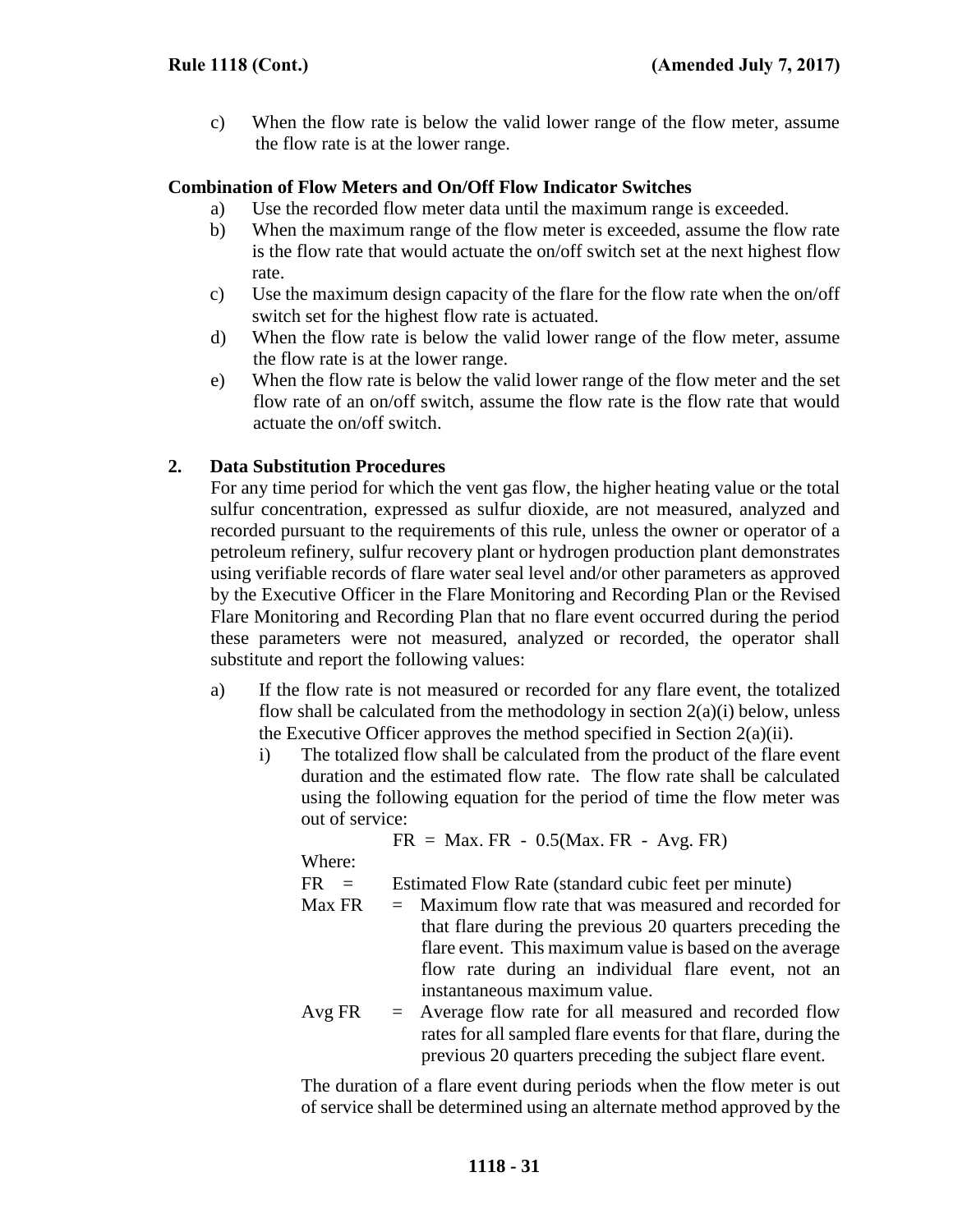Executive Officer in the Flare Monitoring and Recording Plan or Revised Flare Monitoring and Recording Plan.

In the absence of an approved alternate method to determine the duration of the flare event during periods when the flow meter is out of service, the operator shall report the flare to be venting for the entire time the flow meter is out of service.

- ii) Alternate methods using recorded and verifiable operational parameters and/or process data, including reference to similar events that have previously occurred, approved by the Executive Officer to be representative of the volume of vent gas, may be used to determine the flow rate in lieu of the method specified above.
- b) If the higher heating value is not measured or recorded for any flare event pursuant to the requirements of this rule, the higher heating value shall be calculated from the methodology in section 2(b)(i) below, unless the Executive Officer approves the method specified in Section 2(b)(ii).
	- i) The higher heating value shall be calculated using the following equation for the period of time this parameter was not measured or recorded:

$$
HHV = Max HHV - 0.5(Max HHV - Avg HHV)
$$

Where:  $HHV =$  Estimated higher heating value (Btu/scf) Max  $HHV =$  Maximum HHV measured and recorded for that flare during the previous 20 quarters preceding the flare event. Avg  $HHV$  = Average value of all  $HHV$  measured and recorded for that flare for all sampled flare events during the previous 20 quarters preceding the flare event.

- ii) Alternate methods using recorded and verifiable operational parameters, sampled data, and/ or process data, including reference to similar events that have previously occurred, approved by the Executive Officer to be representative of the HHV of the vent gas, may be used to determine the HHV in lieu of the method specified above.
- c) If the total sulfur concentration, expressed as sulfur dioxide, is not measured or recorded for any flare event pursuant to the requirements of this rule, it shall be calculated from the methodology in section  $2(c)(i)$  below, unless the Executive Officer approves the method specified in Section 2(c)(ii).
	- i) The total sulfur concentration expressed as sulfur dioxide shall be calculated using the following equation for the period of time this parameter was not measured or recorded:

 $SFE = Max SFE - 0.5(Max SFE - Avg SFE)$ 

Where:

SFE = Estimated total sulfur concentration, expressed as sulfur dioxide (ppmv)